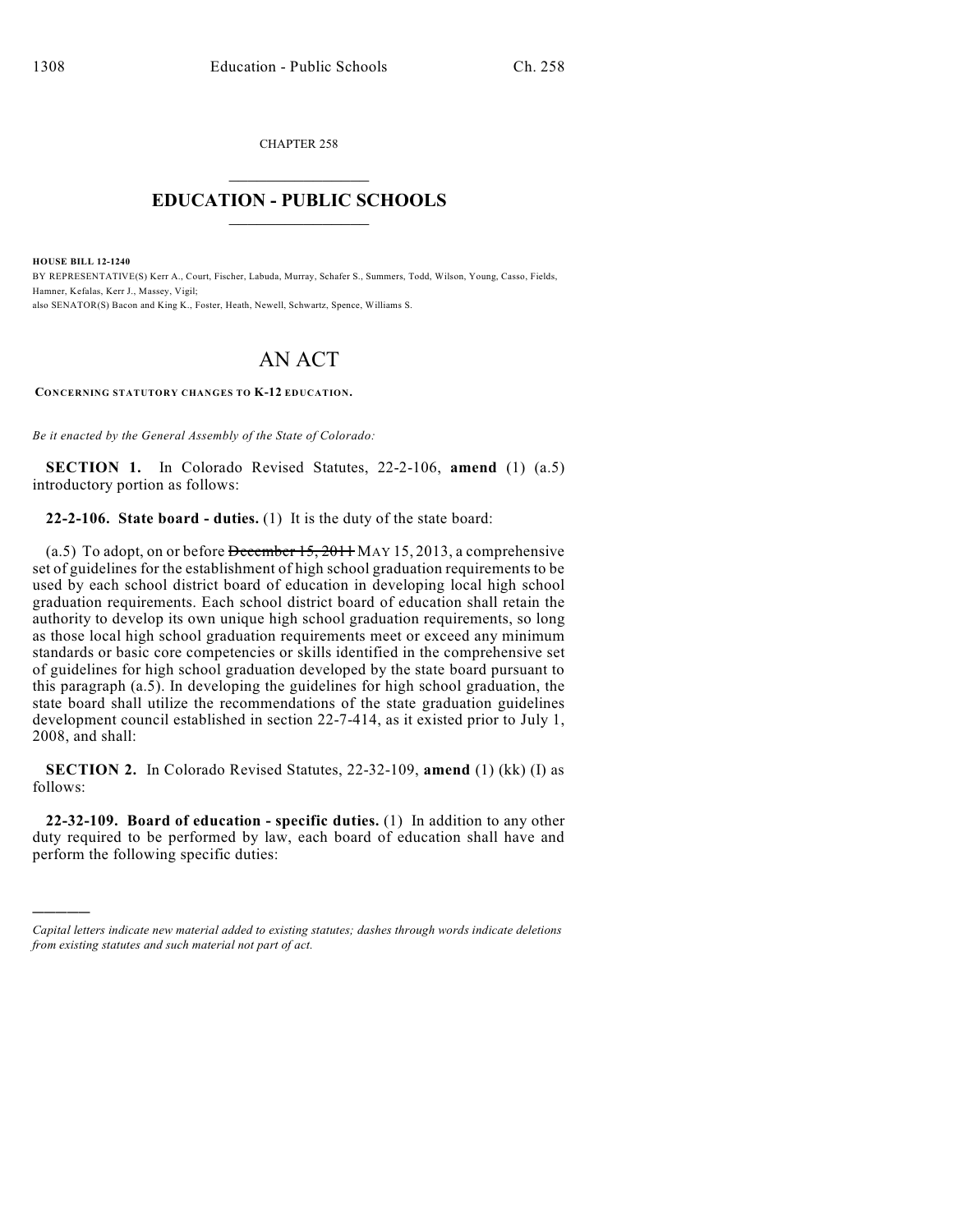(kk) (I) To undertake a community-based process to develop a blueprint for the education system in the community and to determine the skills students will need to be successful after graduation. Each board of education shall seek input from the community at large, which may include, but need not be limited to, students, parents, business persons, neighboring school districts, and regional boards of cooperative services. Each board of education shall use this blueprint, together with the guidelines for high school graduation requirements developed by the state board pursuant to section 22-2-106 (1) (a.5), to establish local high school graduation requirements applicable to students enrolling in ninth grade beginning in the 2012-13 2014-15 school year. To assist the state board of education in fulfilling its duties under part 10 of article 7 of this title, each board of education shall provide to the state board of education information concerning the blueprint and the input received in developing the blueprint. A board of education that has undertaken a comprehensive community-based process and hasrevised its high school graduation requirements within the previous two years shall not be required to develop a new blueprint for the education system in its community or make any revisionsto its high school graduation requirements.

**SECTION 3.** In Colorado Revised Statutes, 22-2-109, **repeal** (1) (r) as follows:

**22-2-109. State board of education - additional duties - teacher standards principal standards.** (1) The state board of education shall:

(r) Receive the true and correct copies of all school district collective bargaining agreements submitted pursuant to the "Colorado School Collective Bargaining Agreement Sunshine Act", section 22-32-109.4, and shall:

(I) Create a repository for all of said current collective bargaining agreements that is available to the public for inspection during regular business hours in a convenient and identified location; and

(II) Post copies of all of said current collective bargaining agreements on the department's web site. The posting may be done through a link to an individual school district's web site.

**SECTION 4.** In Colorado Revised Statutes, **add** 22-2-308 as follows:

**22-2-308. Data reporting requirements - office of legislative legal services.** NOTWITHSTANDING THE PROVISIONS OF SECTION 2-3-505, C.R.S., THE OFFICE OF LEGISLATIVE LEGAL SERVICES, CREATED IN SECTION 2-3-501,C.R.S., SHALL NOTIFY EDAC OF ANY LEGISLATION INTRODUCED THAT CREATES BY SPECIFIC LANGUAGE A NEW DATA REPORTING REQUIREMENT TO ANY STATE OR FEDERAL AGENCY.

**SECTION 5.** In Colorado Revised Statutes, 22-7-1018, **amend** (2) (c) as follows:

**22-7-1018. Cost study.** (2) The entity selected to conduct the cost study shall submit reports to the department of education and the department of higher education in accordance with the following timeline: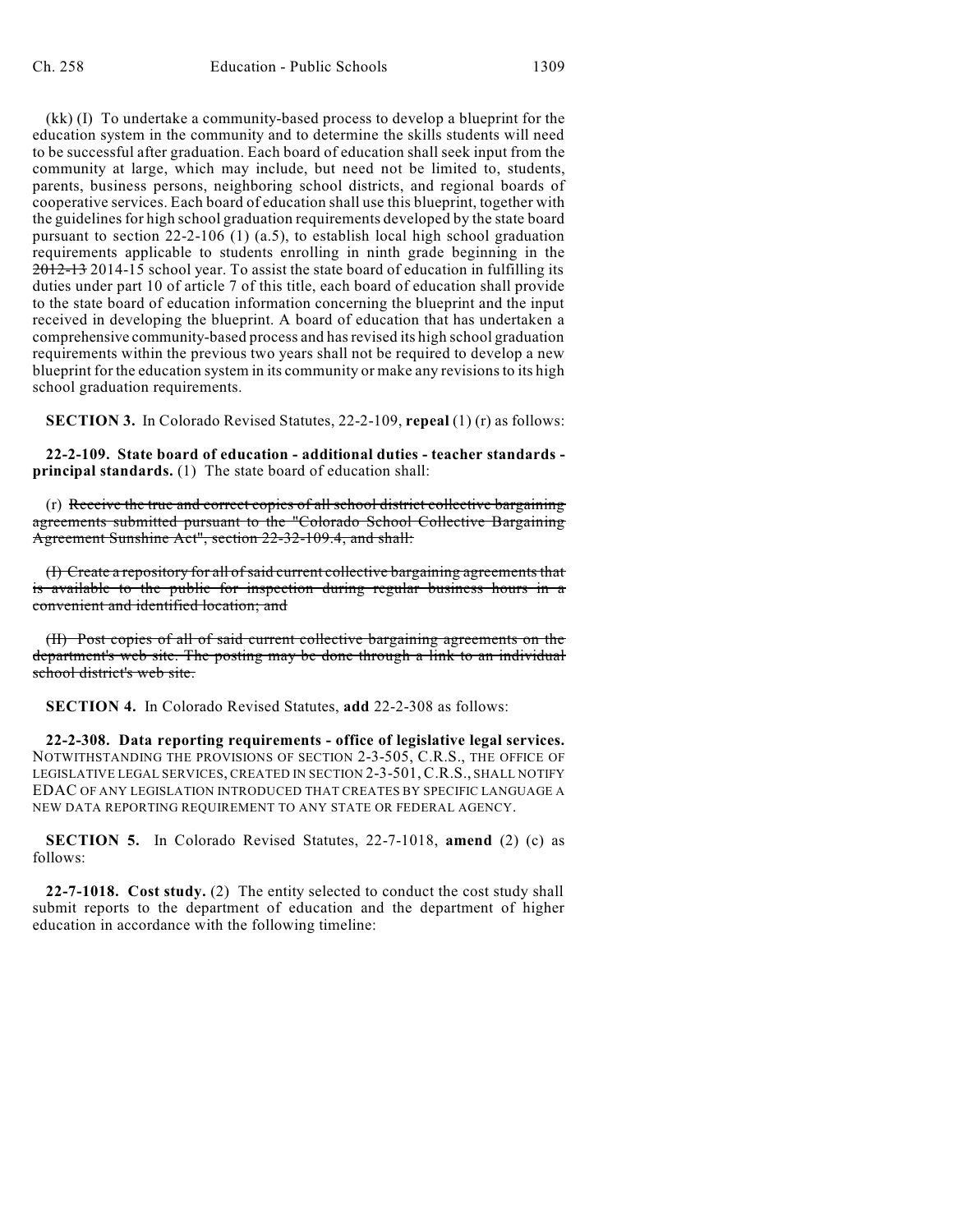(c) On or before October 1,  $2012$ , 2014, a report of the costs pertaining to implementation of the diploma endorsements.

**SECTION 6.** In Colorado Revised Statutes, 22-9-105.7, **amend** (1) as follows:

**22-9-105.7. Great teachers and leaders fund - created - gifts, grants, and** donations. (1) The department is authorized to seek, accept, and expend federal grants GIFTS, GRANTS, AND DONATIONS for the implementation of section 22-9-105.5; except that the department may not accept a gift, grant, or donation except from federal moneys that is subject to conditions that are inconsistent with this or any law of the state. The department shall transmit all federal moneys received to the state treasurer, who shall credit the same to the great teachers and leaders fund, which fund is hereby created and referred to in this section as the "fund". Moneys in the fund are continuously appropriated to the department for the direct and indirect costs associated with implementing section 22-9-105.5.

**SECTION 7.** In Colorado Revised Statutes, 22-11-204, **amend** (4) (a) (II) as follows:

**22-11-204. Performance indicators - measures.** (4) The department shall determine the level of attainment of each public high school, each school district, the institute, and the state as a whole on the postsecondary and workforce readiness indicator by using, at a minimum, the following measures:

(a) For each public high school, the department shall calculate:

(II) Beginning with the 2011-12 school year and for each school year thereafter AS SOON AS THE DATA IS AVAILABLE, the percentage of students graduating from the public high school who receive a diploma that includes a postsecondary and workforce readiness endorsement as described in section 22-7-1009 (1) and the percentage who receive a diploma that includes an endorsement for exemplary demonstration of postsecondary and workforce readiness as described in section 22-7-1009 (2); and

**SECTION 8.** In Colorado Revised Statutes, 22-11-602, **amend** (2) as follows:

**22-11-602. Colorado school awards program - John Irwin schools of excellence awards - rules.** (2) Of the moneys available for the program pursuant to this part 6, one third shall be awarded to the public schools whose WITH THE HIGHEST level of attainment on the performance indicator concerning student achievement levels, as calculated pursuant to section 22-11-204 (3). is within the top eight percent of all public schools in the state. An award granted pursuant to this section shall be known as a "John Irwin Schools of Excellence Award".

**SECTION 9.** In Colorado Revised Statutes, 30-25-302, **repeal** (5) (b) asfollows:

**30-25-302. Eligibility - determination of impact - procedures - legislative declaration.** (5) (b) Any school district which receives an impact assistance grant pursuant to this section shall certify the amount of said grant to the state board of education.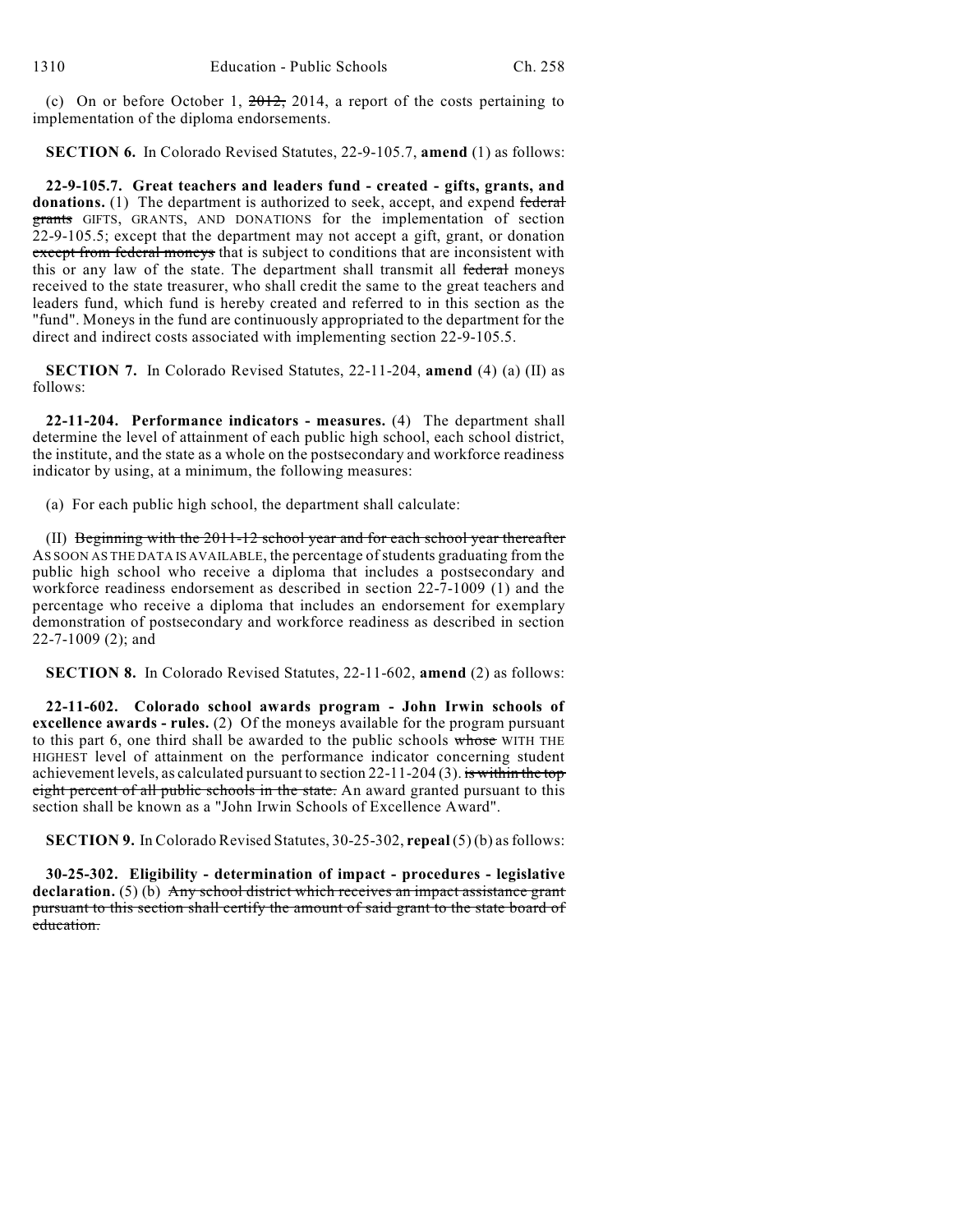**SECTION 10.** In Colorado Revised Statutes, 22-30.5-112, **add** (2) (c) (III) as follows:

**22-30.5-112. Charter schools - financing - definitions - guidelines.** (2) (c) (III) IF A CHARTER SCHOOL OPERATES A FULL-DAY KINDERGARTEN PROGRAM, FOR PURPOSES OF CALCULATING THE CHARTER SCHOOL'S FUNDING PURSUANT TO THIS SUBSECTION (2), THE NUMBER OF PUPILS ENROLLED IN THE CHARTER SCHOOL SHALL INCLUDE THE SUPPLEMENTAL KINDERGARTEN ENROLLMENT AS DEFINED IN SECTION 22-54-103 (15).

**SECTION 11.** In Colorado Revised Statutes, 22-30.5-112.1, **add** (3) (c) as follows:

**22-30.5-112.1. Charter schools - definitions - exclusive jurisdiction districts - authorized on or after July 1, 2004 - financing.** (3) (c) IF A CHARTER SCHOOL OPERATES A FULL-DAY KINDERGARTEN PROGRAM, FOR PURPOSES OF CALCULATING THE CHARTER SCHOOL'S FUNDING PURSUANT TO THIS SUBSECTION (3), THE NUMBER OF PUPILS ENROLLED IN THE CHARTER SCHOOL SHALL INCLUDE THE SUPPLEMENTAL KINDERGARTEN ENROLLMENT AS DEFINED IN SECTION 22-54-103 (15).

**SECTION 12.** In Colorado Revised Statutes, 22-30.5-513, **add** (2) (b.5) as follows:

**22-30.5-513. Institute charter schools - definitions - funding.** (2) (b.5) IF AN INSTITUTE CHARTER SCHOOL OPERATES A FULL-DAY KINDERGARTEN PROGRAM, FOR PURPOSES OF CALCULATING THE INSTITUTE CHARTER SCHOOL'S FUNDING PURSUANT TO THIS SUBSECTION (2), THE NUMBER OF PUPILS ENROLLED IN THE INSTITUTE'S CHARTER SCHOOL SHALL INCLUDE THE SUPPLEMENTAL KINDERGARTEN ENROLLMENT AS DEFINED IN SECTION 22-54-103 (15).

**SECTION 13.** In Colorado Revised Statutes, 22-30.7-107, **repeal** (3) asfollows:

**22-30.7-107. Funding.** (3) For the 2008-09 budget year, and for each budget year thereafter, an authorizer that is providing an on-line program may receive funding for each student enrolled in the on-line program, regardless of whether the student was included in the pupil enrollment or on-line pupil enrollment of a school district or institute charter school for the preceding school year.

**SECTION 14.** In Colorado Revised Statutes, 22-30.7-102, **amend** (9) and **add** (9.5) as follows:

**22-30.7-102. Definitions.** As used in this article, unless the context otherwise requires:

(9) "On-line program" means a full-time, on-line education program or school authorized pursuant to this article that delivers a sequential program of synchronous or asynchronous instruction from a teacher to a student primarily through the use of technology. via the internet in a virtual or remote setting. THE INTERNET. "On-line program" does not include a supplemental program. ACCOUNTABILITY FOR EACH STUDENT IN AN ON-LINE PROGRAM IS ATTRIBUTED BACK TO A DESIGNATED SCHOOL THAT HOUSES THE ON-LINE PROGRAM. NOTWITHSTANDING ANY OTHER PROVISION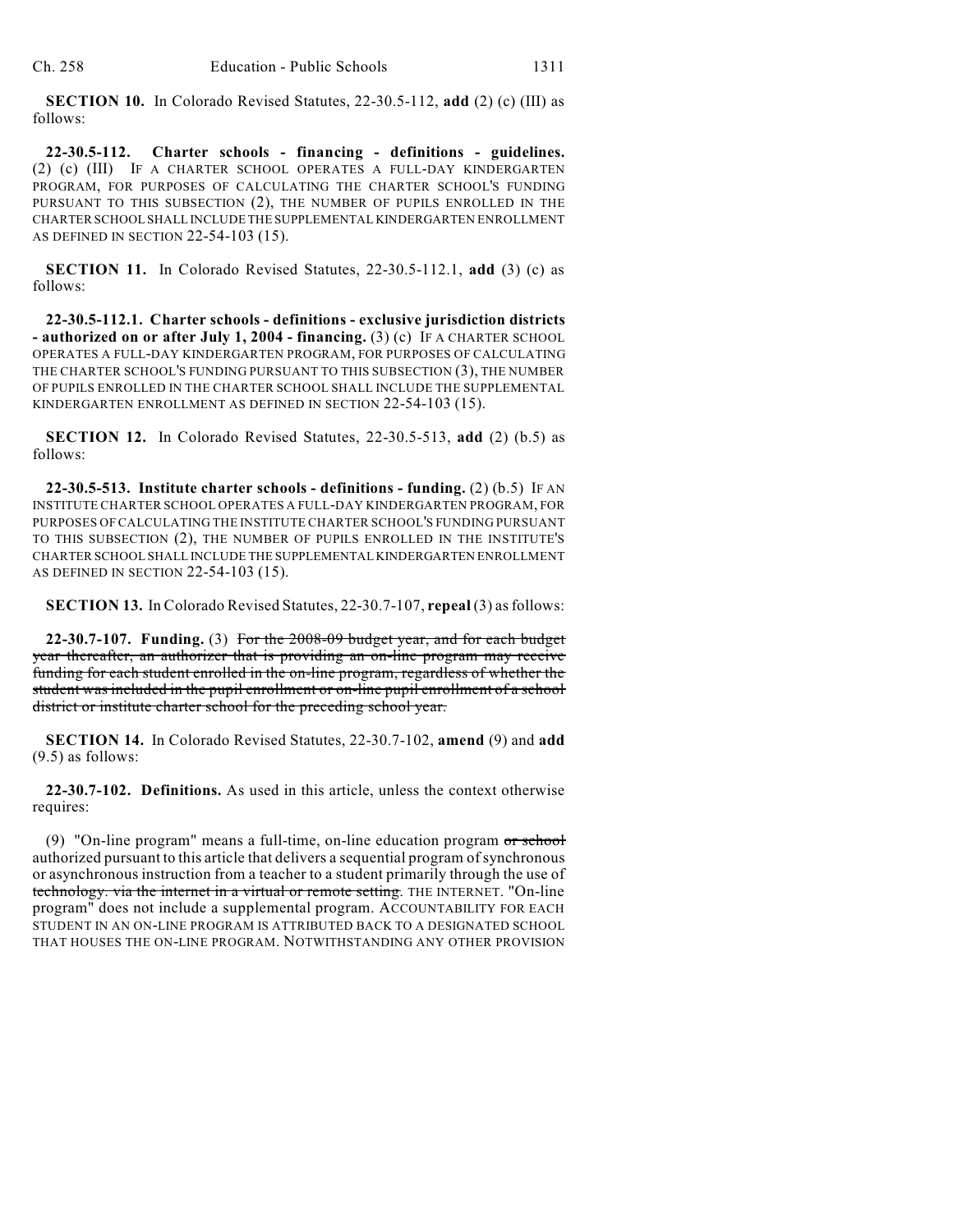OF THIS SUBSECTION (9) TO THE CONTRARY, ANY ON-LINE PROGRAM WITH ONE HUNDRED OR MORE STUDENTS SHALL BE CONSIDERED AN ON-LINE SCHOOL AND NOT AN ON-LINE PROGRAM.

(9.5) "ON-LINE SCHOOL" MEANS A FULL-TIME, ON-LINE EDUCATION SCHOOL AUTHORIZED PURSUANT TO THIS ARTICLE THAT DELIVERS A SEQUENTIAL PROGRAM OF SYNCHRONOUS OR ASYNCHRONOUS INSTRUCTION FROM A TEACHER TO A STUDENT PRIMARILY THROUGH THE USE OF THE INTERNET. AN ON-LINE SCHOOL HAS AN ASSIGNED SCHOOL CODE AND OPERATES WITH ITS OWN ADMINISTRATOR, A SEPARATE BUDGET, AND A COMPLETE INSTRUCTIONAL PROGRAM. AN ON-LINE SCHOOL IS RESPONSIBLE FOR FULFILLING ALL REPORTING REQUIREMENTS AND WILL BE HELD TO STATE AND FEDERALLY MANDATED ACCOUNTABILITY PROCESSES.

**SECTION 15.** In Colorado Revised Statutes, 22-32-109.4, **amend** (3) (a) and **repeal** (3) (b) as follows:

**22-32-109.4. "Colorado School Collective Bargaining Agreement Sunshine Act" - board of education - specific duties.** (3) In addition to any other duty required to be performed by law, each board of education shall cause, within thirty days following August 8, 2001, a true and correct copy of each collective bargaining agreement entered into by the board of education and in effect as of said date and all subsequent collective bargaining agreements entered into by the board of education, within thirty working days following the date of ratification of each agreement, to be:

(a) Posted on the web site of the school district; if the school district maintains a web site;

(b) Filed with the state board of education;

**SECTION 16.** In Colorado Revised Statutes, 22-32-120, **amend** (7) (b) (V) as follows:

**22-32-120. Food services - facilities - school food authorities - rules.** (7) On or before October 1, 2009, the state board of education shall promulgate rules establishing:

(b) A timeline, standards, and procedures for the department of education to use in granting or denying authorization as a school food authority to a district charter school or an institute charter school. The standards shall include, at a minimum, the following requirements:

(V) The department of education shall not grant authorization as a school food authority to more than  $s$ ix TEN applicant district charter schools or institute charter schools until July 1,  $2011$ ,  $2016$ , including any district charter schools or institute charter schools that have been granted provisional authorization pursuant to subsection (6) of this section.

**SECTION 17.** In Colorado Revised Statutes, 22-44-102, **add** (7.3) as follows:

**22-44-102. Definitions.** As used in this part 1, unless the context otherwise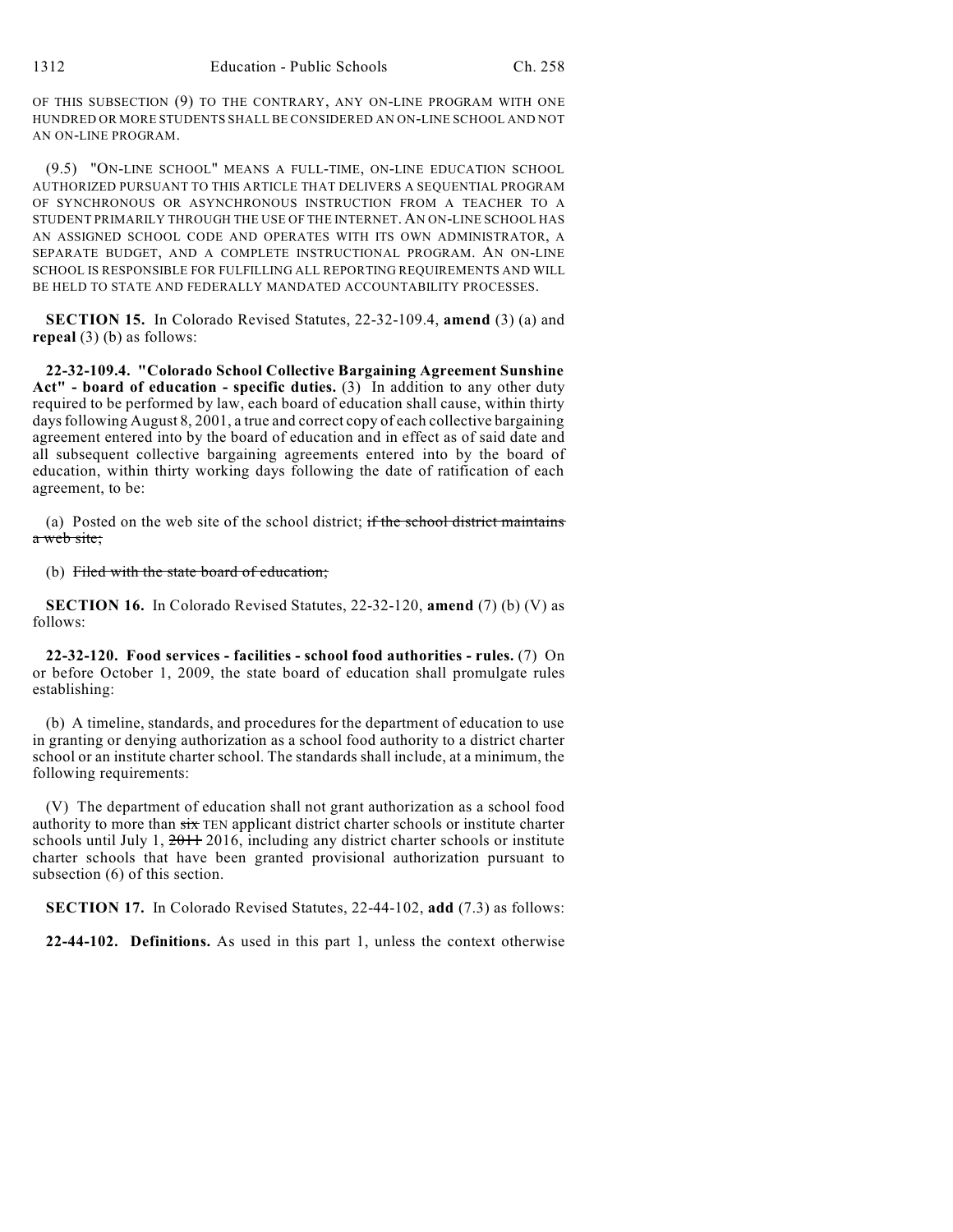requires:

(7.3) "ONGOING DEFICIT" MEANS ANY NEGATIVE AMOUNT REPORTED IN THE ANNUAL FINANCIAL AUDIT OR SUBMITTED THROUGH THE DEPARTMENT'S FINANCIAL DATA-COLLECTION PROCESS BY THE SCHOOL DISTRICT, BOARD OF COOPERATIVE SERVICES, CHARTER SCHOOL, OR CHARTER SCHOOL INSTITUTE IN THE UNASSIGNED FUND BALANCE FOR GOVERNMENTAL FUNDS OR UNRESTRICTED NET ASSETS FOR PROPRIETARY FUNDS AS IDENTIFIED IN THE STANDARD STATEWIDE CHART OF ACCOUNTS.

**SECTION 18.** In Colorado Revised Statutes, 22-44-105, **add** (1) (c.4) as follows:

**22-44-105. Budget - contents - mandatory.** (1) The budget shall be presented in the standard budget report format established by the state board of education by rule pursuant to subsection (5) of this section. The standard budget report format established by the state board shall be substantially consistent from year to year and shall adhere to the following guidelines:

(c.4) UPON REVIEW OF THE LETTER OF INTENT SUBMITTED TO THE STATE TREASURER AND THE DEPARTMENT OFEDUCATION, THE DEPARTMENT OF EDUCATION WILL NOTIFY THE BOARD OF EDUCATION OF THE ACCEPTANCE, IF APPROPRIATE, OF THE USE OF REAL PROPERTY FOR THE ESTABLISHMENT OF A DISTRICT EMERGENCY RESERVE PURSUANT TO PARAGRAPH  $(c.5)$  OF THIS SUBSECTION  $(1)$ .

**SECTION 19.** In Colorado Revised Statutes, 22-54-115, **amend** (1) (a) as follows:

**22-54-115. Distribution from state public school fund.** (1) No later than June 30 of each year, the state board shall determine the amount of the state's share of the district's total program for the budget year beginning on July 1, and the total thereof for all districts, which amount shall be payable in twelve approximately equal monthly payments during such budget year; except that:

(a) Such payments shall be adjusted following the certification of pupil enrollments, the certification of valuationsfor assessment to the state board pursuant to section  $22-54-112$  (1) and (2), the certification of the amount of any impact assistance grants on behalf of school districts pursuant to section 30-25-302, C.R.S., and the certification of any payments in lieu of taxes received by school districts pursuant to section 39-3-114.5, C.R.S.;

**SECTION 20.** In Colorado Revised Statutes, **repeal as amended by House Bill 12-1090** 22-54-128.

**SECTION 21.** In Colorado Revised Statutes, 22-2-130, **amend** (2) (b) and (2) (c) as follows:

**22-2-130. Supplemental on-line education grant program - legislative declaration - definitions - creation - eligibility - award - fund.** (2) As used in this section, unless the context otherwise requires: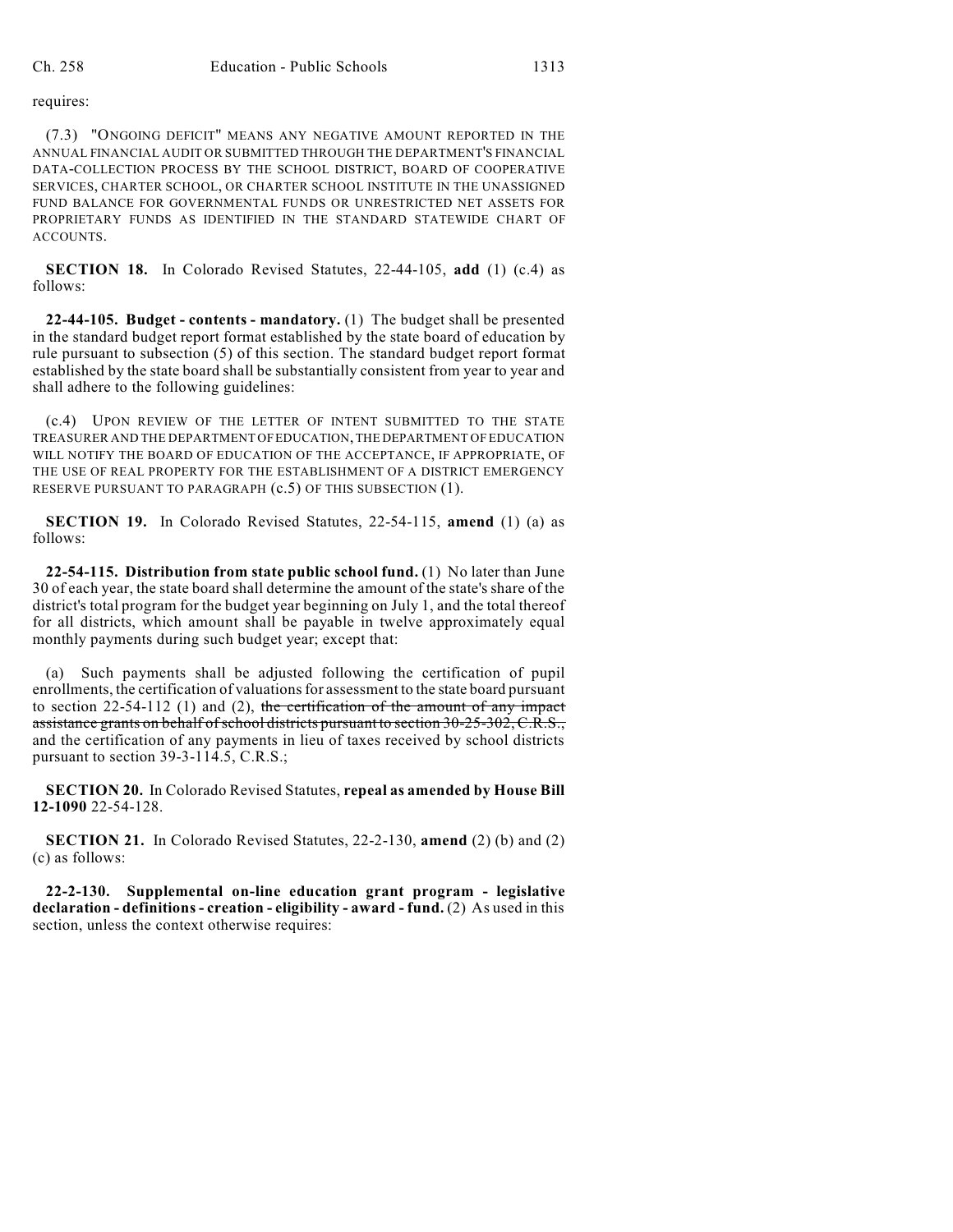(b) "Eligible charter school" means:

(I) A charter school that is authorized by an eligible school district pursuant to part 1 of article 30.5 of this title and that does not operate an on-line program OR AS AN ON-LINE SCHOOL; or

(II) An institute charter school that is authorized pursuant to part 5 of article 30.5 of this title, that enrolls fewer than three thousand students, as determined by the institute charter school's pupil enrollment certified by the state charter school institute on behalf of the institute charter school to the state board pursuant to section 22-30.5-513 (3) (a), and that does not operate an on-line program OR AS AN ON-LINE SCHOOL.

(c) "Eligible school district" means a school district that does not export an on-line program OR ON-LINE SCHOOL to students receiving the program at a location outside of the school district's geographic boundaries and that enrolls fewer than three thousand students, as determined by the school district's pupil enrollment certified to the state board pursuant to section 22-54-112.

**SECTION 22.** In Colorado Revised Statutes, 22-11-103, **amend** (28) as follows:

**22-11-103. Definitions.** As used in this article, unless the context otherwise requires:

(28) "Public school" shall have the same meaning as provided in section 22-1-101 and includes, but is not limited to, a district charter school, an institute charter school, and an on-line program, as defined in section 22-30.7-102 (9), AND AN ON-LINE SCHOOL, AS DEFINED IN SECTION 22-30.7-102 (9.5).

**SECTION 23.** In Colorado Revised Statutes, 22-11-307, **amend** (2.5) as follows:

**22-11-307. Accreditation of public schools.** (2.5) In adopting its school accreditation policies for its on-line programs AND ON-LINE SCHOOLS, as defined in section SECTIONS 22-30.7-102 (9) AND 22-30.7-102 (9.5), a localschool board or the institute board shall include a review of the on-line program's OR SCHOOL'S alignment to the quality standards outlined in section 22-30.7-105 (3) (b).

**SECTION 24.** In Colorado Revised Statutes, 22-20-109, **amend** (2.5) (a), (4) (a), (5) (a), (6), (7) introductory portion, (7) (b), (7) (c), and (7) (d) as follows:

**22-20-109. Tuition - rules.** (2.5) (a) When a child with a disability is placed out of the home in a group home and attends school in an administrative unit other than the child's administrative unit of residence and the school does not provide the child with an on-line program OR ON-LINE SCHOOL pursuant to article 30.7 of this title, the district of residence shall be responsible for paying the tuition charge for educating the child to the administrative unit of attendance.

(4) (a) When a child with a disability enrolls and attends a school in an administrative unit other than the child's administrative unit of residence pursuant to the provisions of section 22-36-101, and the school does not provide the child an on-line program OR ON-LINE SCHOOL pursuant to article 30.7 of this title, the district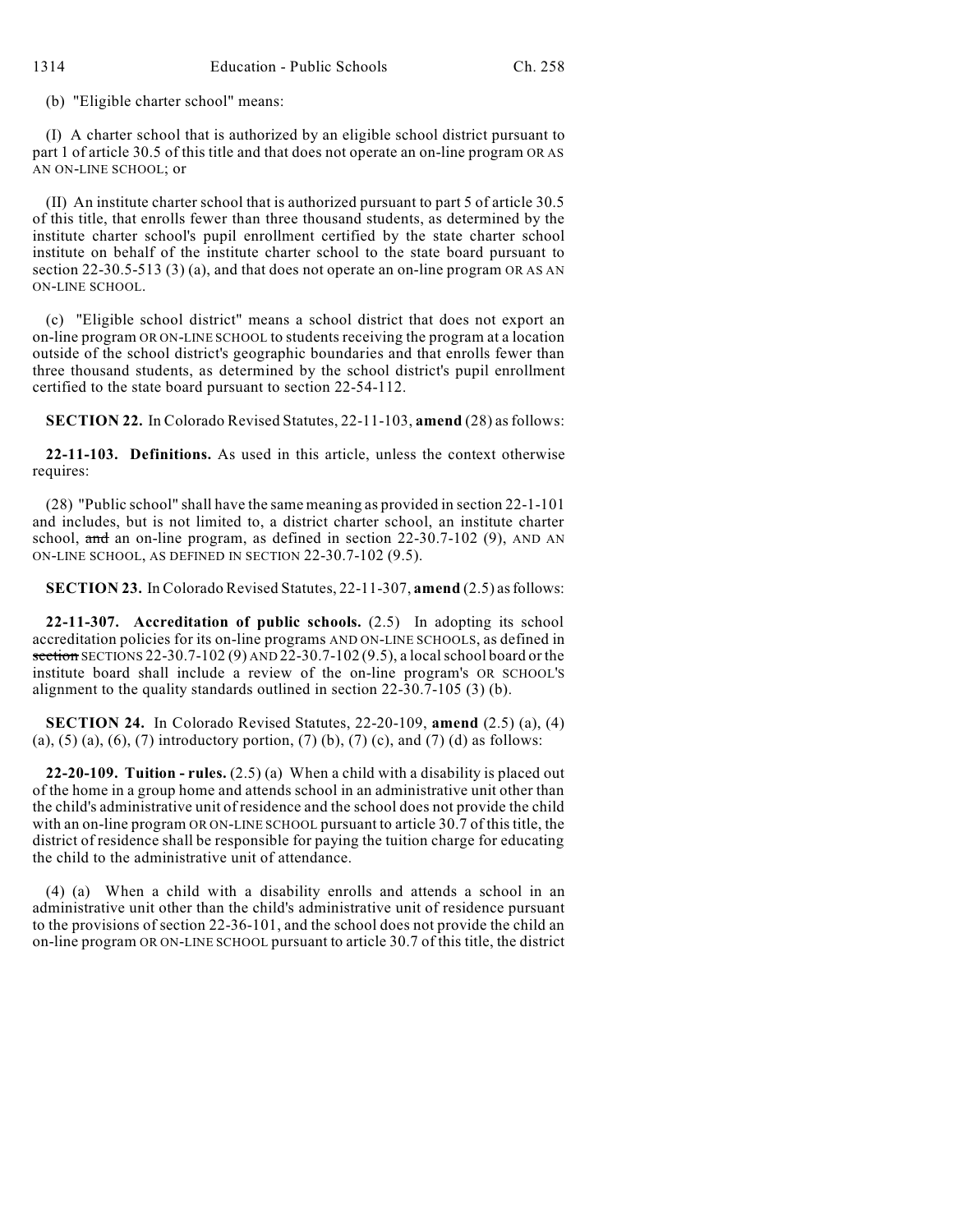of residence shall be responsible for paying the tuition charge for educating the child to the administrative unit of attendance.

(5) (a) When a child with a disability enrolls in and attends a district charter school pursuant to the provisions of part 1 of article 30.5 of this title or an institute charter school pursuant to part 5 of article 30.5 of this title, including a district or institute charter school that provides an on-line program OR OPERATES AS AN ON-LINE SCHOOL pursuant to article 30.7 of this title, the district of residence shall be responsible for paying to the district or institute charter school the tuition charge for the excess costs incurred in educating the child.

(6) (a) When a child with a disability enrolls in and attends an on-line program OR ON-LINE SCHOOL pursuant to article 30.7 of this title that is not provided by a district or institute charter school, the district of residence shall be responsible for paying to the provider of the on-line program OR ON-LINE SCHOOL the tuition charge for the excess costs incurred in educating the child.

(b) The provider of the on-line program OR ON-LINE SCHOOL shall not charge the district of residence tuition for the excess costs incurred in educating a child with a disability who receives educational services from the provider of the on-line program OR ON-LINE SCHOOL unless the child meets the criteria for funding pursuant to section 22-20-114 (1) (c) (II).

(c) The on-line provider shall provide notice to the administrative unit of attendance, the administrative unit of residence, and the district of residence if it is not an administrative unit, in accordance with state board rules adopted pursuant to subsection (7) of this section when a child with a disability applies to enroll in the on-line program OR ON-LINE SCHOOL. The notice shall be in writing and shall also be sent to the special education directors for the administrative units of residence and of attendance. If the on-line provider does not intend to seek tuition costs, notification is not required.

(d) The amount of the tuition charge shall be determined pursuant to rules adopted by the state board pursuant to subsection (7) of this section. The tuition responsibility shall be reflected in a contract entered into by the administrative unit of residence, the district of residence if it is not an administrative unit, the administrative unit of attendance, and the district of attendance if it is not an administrative unit. Under the circumstances described in this subsection (6), the provisions of section 22-20-108 (8) shall not apply.

(7) For the 2004-05 budget year and budget years thereafter, the state board shall promulgate rules pertaining to the education of children with disabilities in charter schools and rules pertaining to the education of children with disabilities through on-line programs AND ON-LINE SCHOOLS. Both sets of rules shall include, but need not be limited to, rules to:

(b) Define the types and amounts of allowable costs in excess of the per pupil funding for the child with a disability, as determined pursuant to article 54 of this title, and any other state and federal revenues received for educating the child, that a charter school,  $\sigma r$  on-line program, OR ON-LINE SCHOOL may charge as tuition to a district of residence;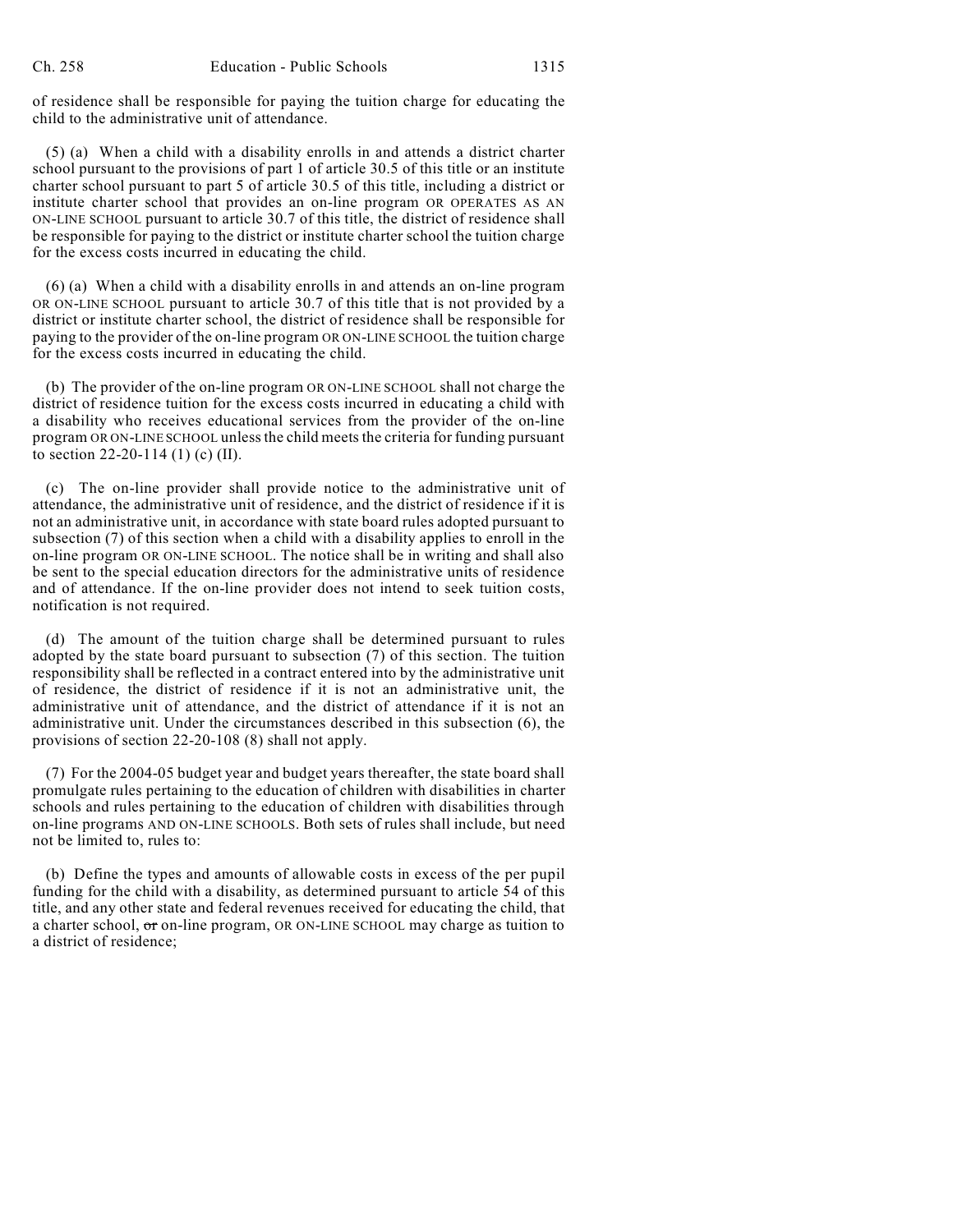(c) Define other applicable revenues that a district of residence of a child with a disability shall apply in paying the tuition charge for excess costs incurred in educating the child at a charter school or through an on-line program OR ON-LINE SCHOOL;

(d) Specify the limitations on the number of staff members per number of students that a charter school,  $\sigma$  on-line program, OR ON-LINE SCHOOL shall provide in educating children with disabilities;

**SECTION 25.** InColorado Revised Statutes, 22-30.5-103, **amend** (6) asfollows:

**22-30.5-103. Definitions.** As used in this part 1, unless the context otherwise requires:

(6) "On-line pupil" means:

(a) For the 2007-08 budget year, a child who receives educational services predominantly through an on-line program OR ON-LINE SCHOOL created pursuant to article 30.7 of this title.

(b) For the 2008-09 budget year, and for each budget year thereafter, a child who receives educational services predominantly through a multi-district program ON-LINE SCHOOL, as defined in section 22-30.7-102  $(6)$  (9.5), created pursuant to article 30.7 of this title.

**SECTION 26.** In Colorado Revised Statutes, 22-30.5-104, **amend** (8) asfollows:

**22-30.5-104. Charter school - requirements - authority.** (8) A charter school shall be authorized to offer any educational program, including but not limited to an on-line program OR ON-LINE SCHOOL CREATED pursuant to article 30.7 of this title, that may be offered by a school district and that is research-based and has been proven to be effective, unless expressly prohibited by state law.

**SECTION 27.** In Colorado Revised Statutes, 22-30.5-112, **amend** (2) (a.7) as follows:

**22-30.5-112. Charter schools - financing - definitions - guidelines.** (2) (a.7) For the 2000-01 budget year through the 2008-09 budget year, each charter school shall annually allocate the minimum per pupil dollar amount specified in section 22-54-105 (2) (b), multiplied by the number of students enrolled in the charter school who are not students enrolled in an on-line program OR AN ON-LINE SCHOOL, as defined in section SECTIONS 22-30.7-102 (9) AND 22-30.7-102 (9.5), to a fund created by the charter school for capital reserve purposes, as set forth in section 22-45-103 (1) (c) and (1) (e), or solely for the management of risk-related activities, as identified in section 24-10-115, C.R.S., and article 13 of title 29, C.R.S., or among such allowable funds. Said moneys shall be used for the purposes set forth in section 22-45-103 (1) (c) and (1) (e) and may not be expended by the charter school for any other purpose. Any moneys remaining in such THE fund that have not been expended prior to the 2009-10 budget year shall be budgeted for the purposes set forth in section 22-45-103 (1) (c) and (1) (e) in the 2009-10 budget year or any budget year thereafter.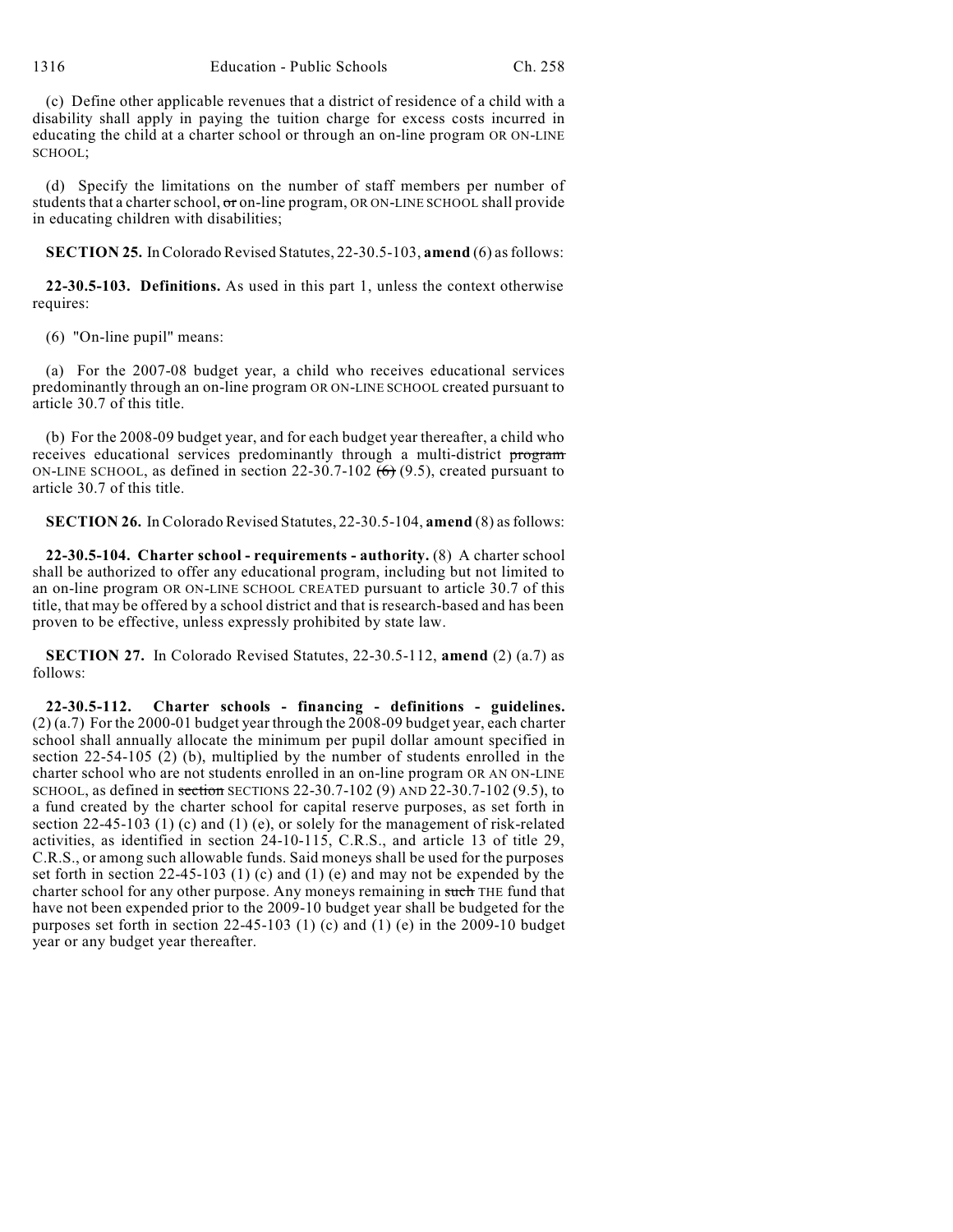**SECTION 28.** In Colorado Revised Statutes, 22-30.5-112.1, **amend** (1) (k) (II) as follows:

**22-30.5-112.1. Charter schools - definitions - exclusive jurisdiction districts - authorized on or after July 1, 2004 - financing.** (1) As used in this section, unless the context otherwise requires:

(k) "On-line pupil enrollment" means:

(II) For the 2008-09 budget year, and for budget years thereafter, the number of pupils, on October 1 within the applicable budget year or the school day nearestsaid date, enrolled in, attending, and actively participating in a multi-district program ON-LINE SCHOOL, as defined in section 22-30.7-102 (6), created pursuant to article 30.7 of this title, by the district charter school.

**SECTION 29.** In Colorado Revised Statutes, 22-30.5-112.3, **amend** (1) (a.7) (II) as follows:

**22-30.5-112.3. Charter schools - additional aid from district.** (1) (a.7) (II) As used in this paragraph (a.7), "pupils" means pupils, other than pupils enrolled in an on-line program OR ON-LINE SCHOOL, as defined in section SECTIONS 22-30.7-102 (9) AND 22-30.7-102 (9.5), who are enrolled in a charter school.

**SECTION 30.** In Colorado Revised Statutes, 22-30.5-502, **amend** (9) asfollows:

**22-30.5-502. Definitions.** As used in this part 5, unless the context otherwise requires:

(9) "On-line pupil" means:

(a) For the 2007-08 budget year, a child who receives educational services predominantly through an on-line program OR ON-LINE SCHOOL created pursuant to article 30.7 of this title;

(b) For the 2008-09 budget year, and for each budget year thereafter, a child who receives educational services predominantly through a multi-district program ON-LINE SCHOOL, as defined in section 22-30.7-102 (6), created pursuant to article 30.7 of this title.

**SECTION 31.** In Colorado Revised Statutes, 22-30.5-507, **amend** (9) as follows:

**22-30.5-507. Institute charter school - requirements - authority.** (9) An institute charter school is authorized to offer any educational program, including but not limited to an on-line program OR ON-LINE SCHOOL pursuant to article 30.7 of this title, that may be offered by a school district, unless expressly prohibited by its charter contract or by state law.

**SECTION 32.** In Colorado Revised Statutes, 22-30.5-513, **amend** (1) (j) (II) as follows:

**22-30.5-513. Institute charter schools - definitions - funding.** (1) As used in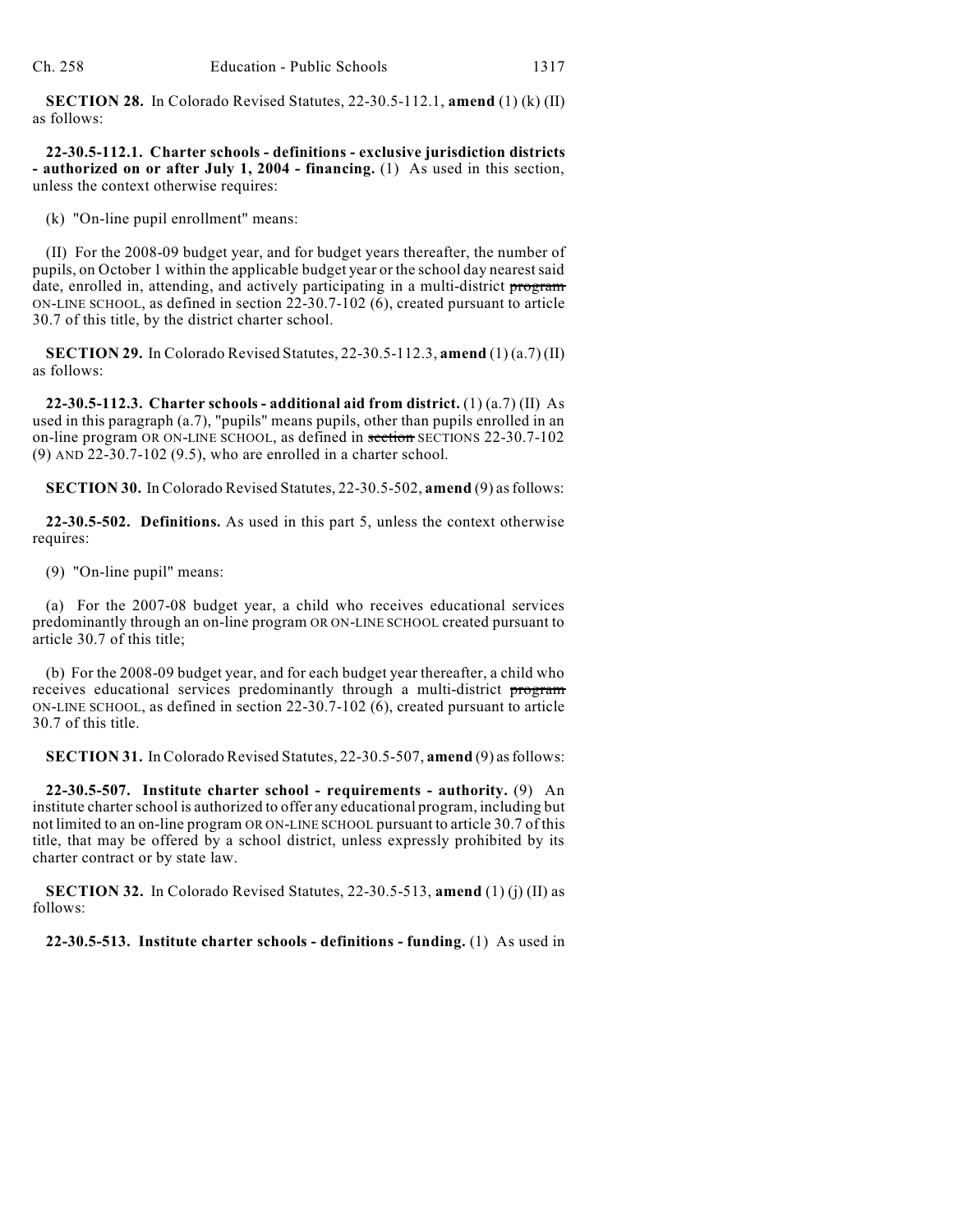this section, unless the context otherwise requires:

(j) "On-line pupil enrollment" means:

(II) For the 2008-09 budget year, and for budget years thereafter, the number of pupils, on October 1 within the applicable budget year or the school day nearest said date, enrolled in, attending, and actively participating in a multi-district program ON-LINE SCHOOL, as defined in section 22-30.7-102 (6), created pursuant to article 30.7 of this title by the institute charter school.

**SECTION 33.** In Colorado Revised Statutes, **amend** 22-30.5-514 as follows:

**22-30.5-514. Institute charter school - capital reserve, risk management, and instructional purposes.** (1) For the 2004-05 budget year through the 2008-09 budget year, each institute charter school shall annually allocate the minimum per pupil dollar amount specified in section  $22-54-105(2)$  (b), multiplied by the number of students enrolled in the institute charter school who are not students enrolled in an on-line program OR ON-LINE SCHOOL, as defined in section SECTIONS 22-30.7-102 (9) AND 22-30.7-102 (9.5), to a fund created by the institute charter school for capital reserve purposes, as set forth in section 22-45-103 (1) (c) and (1) (e), or solely for the management of risk-related activities, as identified in section 24-10-115, C.R.S., and article 13 of title 29, C.R.S., or among such allowable funds. Said moneys shall be used for the purposes set forth in section 22-45-103 (1) (c) and (1) (e) and may not be expended by the institute charter school for any other purpose. Any moneys remaining in such THE fund that have not been expended prior to the 2009-10 budget year shall be budgeted for the purposes set forth in section  $22-45-103$  (1) (c) and (1) (e) in the  $2009-10$  budget year or any budget year thereafter.

(2) For the 2004-05 budget year through the 2008-09 budget year, each institute charter school shall annually allocate the minimum per pupil dollar amount specified in section  $22-54-105(1)(b)$ , multiplied by the number of students enrolled in the institute charter school who are not students enrolled in an on-line program OR ON-LINE SCHOOL, as defined in section SECTIONS 22-30.7-102 (9) AND 22-30.7-102 (9.5), to accounts created by the institute charter school for instructional supplies and materials, instructional capital outlays, or other instructional purposes, as set forth in section  $22-45-103$  (1) (a) (II), or among such accounts. Moneys may be transferred among the three accounts. The moneys in the accounts shall be used for the purposes set forth in section 22-45-103 (1) (a) (II) and may not be expended by the institute charter school for any other purpose. Any moneys in the accounts that are not projected to be expended during a budget year shall be budgeted for the purposes set forth in section  $22-45-103$  (1) (a) (II) in the next budget year. Nothing in this subsection (2) shall be construed to require that interest on moneys in the accounts be specifically allocated to the accounts. Any moneys remaining in any such THE account that have not been expended prior to the 2009-10 budget year shall be budgeted for the purposes set forth in section 22-45-103 (1) (a) (II) in the 2009-10 budget year or any budget year thereafter.

**SECTION 34.** In Colorado Revised Statutes, 22-30.5-515, **amend** (1) (b) as follows: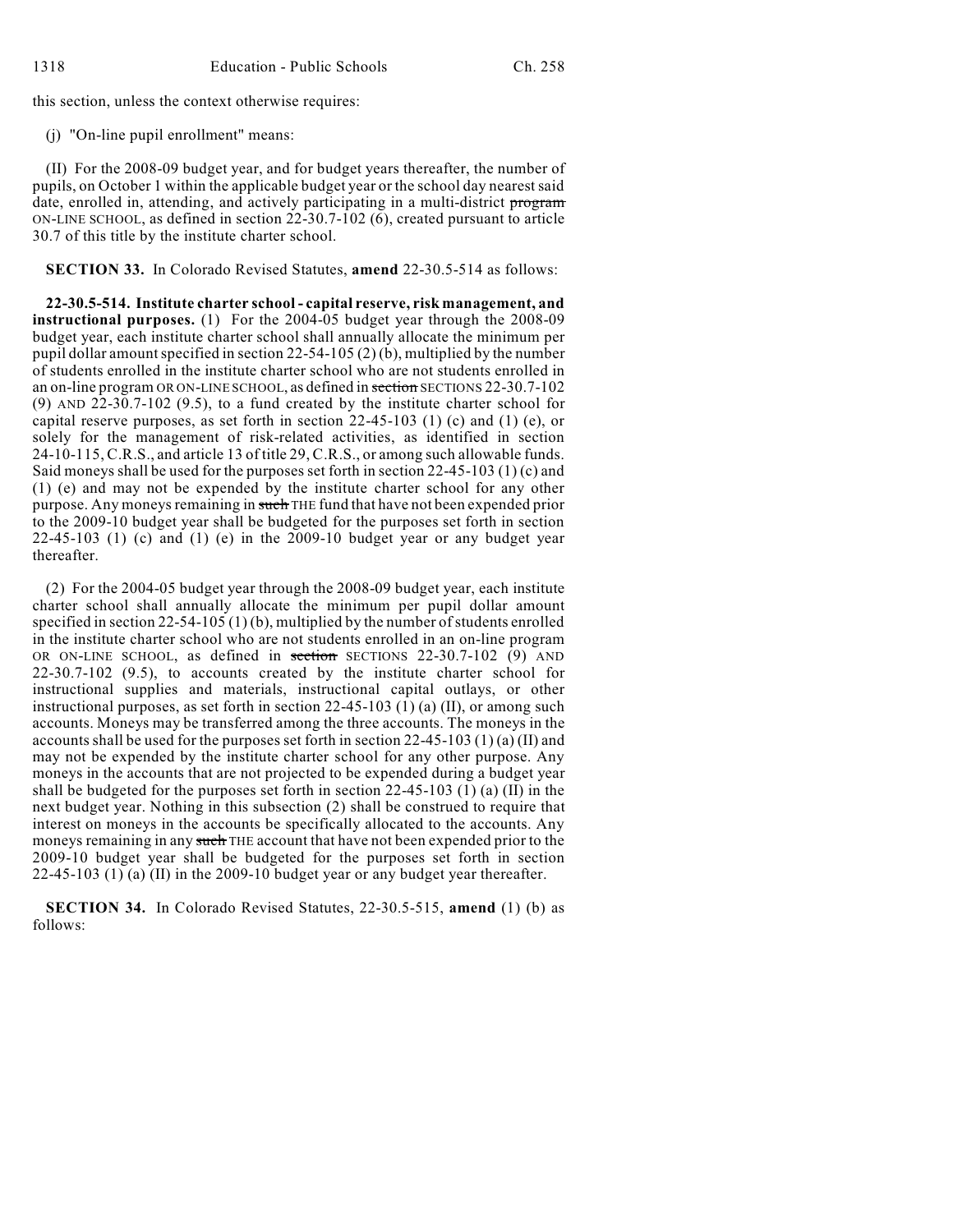**22-30.5-515. Institute charter school - additional aid.** (1) (b) As used in this subsection (1), "pupils" means pupils other than pupils enrolled in an on-line program OR ON-LINE SCHOOL, as defined in section SECTIONS 22-30.7-102 (9) AND 22-30.7-102 (9.5), who are enrolled in a qualified charter school.

**SECTION 35.** In Colorado Revised Statutes, 22-30.7-101, **amend** (1) (e) and (1) (f) as follows:

**22-30.7-101. Legislative declaration.** (1) The general assembly hereby finds and declares that:

(e) On-line programs AND ON-LINE SCHOOLS must be accountable to students and parents and to the institutionsthat accredit on-line programs AND ON-LINE SCHOOLS;

(f) The state has a role in ensuring quality oversight of on-line programs AND ON-LINE SCHOOLS, but the state should not replace a school district or an authorizing entity in directly administering on-line programs AND ON-LINE SCHOOLS;

**SECTION 36.** In Colorado Revised Statutes, 22-30.7-102, **amend** (2), (6), (8), and (13) as follows:

**22-30.7-102. Definitions.** As used in this article, unless the context otherwise requires:

(2) "Authorizer" means an entity that authorizes an on-line program OR ON-LINE SCHOOL. "Authorizer" shall include a school district, any group of two or more school districts, a board of cooperative services created pursuant to section 22-5-104, or the state charter school institute established pursuant to section 22-30.5-503.

(6) "Multi-district program ON-LINE SCHOOL" means an on-line program SCHOOL that serves a student population drawn from two or more school districts.

(8) "On-line learning expert" means a person with special knowledge of and experience in the teaching or administration of multi-district programs, single district programs, SINGLE-DISTRICT ON-LINE PROGRAMS AND ON-LINE SCHOOLS, MULTI-DISTRICT ON-LINE SCHOOLS, or supplemental programs for students in kindergarten through twelfth grade.

(13) "Single-district ON-LINE program" OR "SINGLE-DISTRICT ON-LINE SCHOOL" means an on-line program OR ON-LINE SCHOOL that serves only students who reside within a single school district. or, in the case of a program authorized by one or more districts or a board of cooperative services, an on-line program that serves only students who reside within the authorizing districts or within the member districts of the authorizing board of cooperative services.

**SECTION 37.** In Colorado Revised Statutes, 22-30.7-103, **amend** (2), (3) (b), (3) (d), (3) (i), (3) (j), (3) (l), and (3) (m) as follows:

**22-30.7-103. Division of on-line learning - created - duties.** (2) **Purposes.** The purposes of the on-line division are: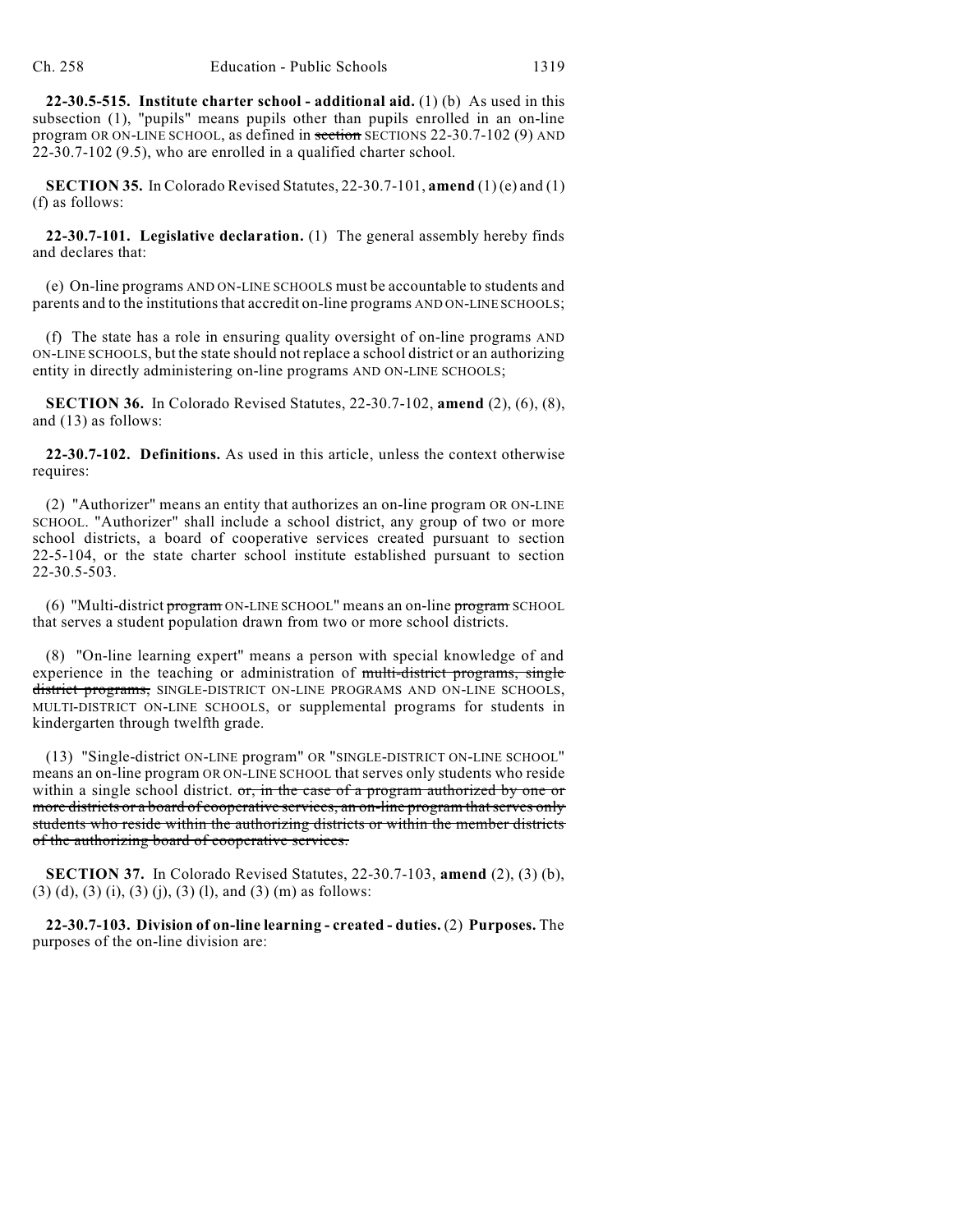1320 Education - Public Schools Ch. 258

(a) To support on-line programs AND ON-LINE SCHOOLS, students, parents, authorizers, and other entities related to on-line learning by providing information and access to available data; and

(b) To facilitate the certification of multi-district programs ON-LINE SCHOOLS in accordance with rules promulgated by the state board pursuant to section 22-30.7-106.

(3) **Duties.** The on-line division shall have the following duties:

(b) To evaluate applications for certification of multi-district programs ON-LINE SCHOOLS using criteria adopted by rules promulgated by the state board pursuant to section 22-30.7-106 and to recommend that the state board grant or deny certification based upon the criteria;

(d) To recommend to the state board on or before September 1, 2007, a process, timeline, and standard MOU form for use by multi-district programs ON-LINE SCHOOLS and school districts in crafting memoranda of understanding pursuant to section 22-30.7-111 regarding the placement of learning centers within the boundaries of a school district. At a minimum, the standard MOU form shall include the information specified in section 22-30.7-111 (1) (b).

(i) To establish a process and timeline for documenting and tracking complaints concerning on-line programs AND ON-LINE SCHOOLS;

(j) To collect resourcesto support the implementation of quality on-line programs AND ON-LINE SCHOOLS and make the resources available to on-line programs AND ON-LINE SCHOOLS upon request;

(l) To annually collect and review information concerning sound financial and accounting practices and resources for each on-line program AND ON-LINE SCHOOL. The information may be the same information submitted by on-line charter schools pursuant to section 22-30.5-109 (1); and

(m) If the on-line division has reason to believe that an on-line program OR ON-LINE SCHOOL is not in substantial compliance with one or more of the statutory or regulatory requirements applicable to on-line programs AND ON-LINE SCHOOLS, to provide notice to the on-line program OR ON-LINE SCHOOL, and its authorizer, and require that the on-line program OR ON-LINE SCHOOL, together with its authorizer, address a plan for coming into compliance. The plan may be included in the school plan required pursuant to section 22-11-210 (2).

**SECTION 38.** In Colorado Revised Statutes, **amend** 22-30.7-105 as follows:

**22-30.7-105. Program criteria - guidelines - quality standards - records rules.** (1) (a) A school district a group of two or more school districts, a board of cooperative services created pursuant to section 22-5-104, and the state charter school institute established pursuant to section 22-30.5-503 are hereby authorized to create or oversee single-district ON-LINE programs OR SINGLE-DISTRICT ON-LINE SCHOOLS.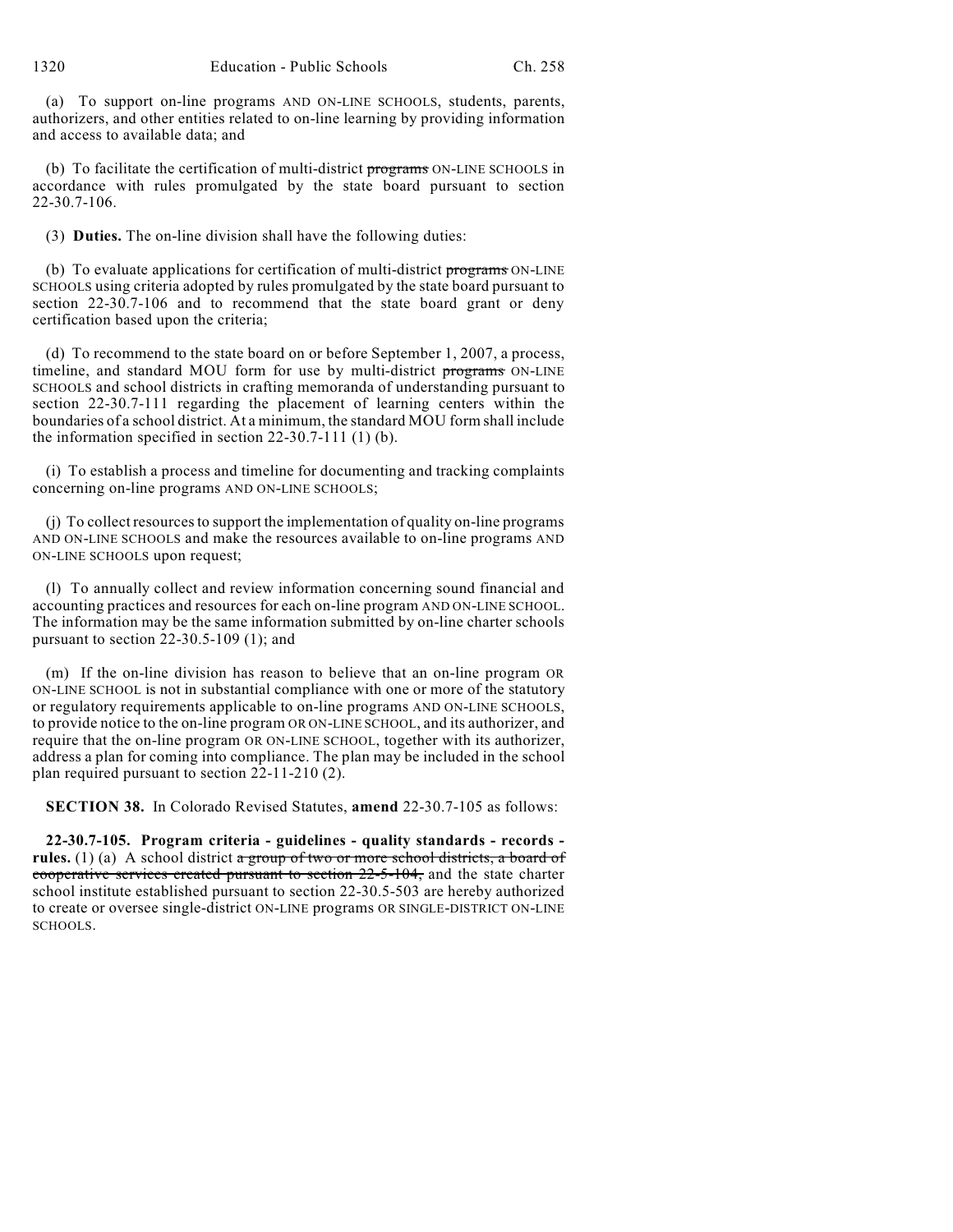(b) A school district, a group of two or more school districts, a board of cooperative services created pursuant to section 22-5-104, and the state charter school institute established pursuant to section 22-30.5-503 are hereby authorized to create or oversee multi-district programs ON-LINE SCHOOLS, subject to the requirement that the authorizer apply to the on-line division for certification of the multi-district program ON-LINE SCHOOL as described in section 22-30.7-106.

(c) Nothing in this article shall be construed to prohibit an on-line program OR ON-LINE SCHOOL from providing supplemental on-line courses.

(2) The following guidelines shall apply to each on-line program OR ON-LINE SCHOOL that is created or overseen pursuant to the provisions of this article:

(a) A student who is participating in an on-line program OR ON-LINE SCHOOL shall be subject to compulsory school attendance as provided in article 33 of this title and shall be deemed to comply with the compulsory attendance requirements through participation in the on-line program OR ON-LINE SCHOOL.

(b) Each student participating in an on-line program OR ON-LINE SCHOOL shall be subject to the statewide assessments administered pursuant to section 22-7-409.

(c) The provisions of article 36 of this title concerning schools of choice shall apply to an on-line program OR ON-LINE SCHOOL implemented pursuant to this article.

(d) The provisions of the "Education Accountability Act of 2009", article 11 of this title, shall apply to an on-line program OR ON-LINE SCHOOL implemented pursuant to this article in the same manner as said provisions apply to the other public schools operating in this state.

(3) (a) An on-line program OR ON-LINE SCHOOL that is administered pursuant to the provisions of this article shall satisfy the quality standards established by rules promulgated by the state board pursuant to paragraph (b) of this subsection (3).

(b) On or before January 1, 2008, the state board, in consultation with the on-line division, shall promulgate rules establishing quality standards for on-line programs AND ON-LINE SCHOOLS administered pursuant to the provisions of this article. The rules shall include, but need not be limited to, the establishment of quality standards in the following areas:

(I) An on-line program's OR ON-LINE SCHOOL'S governance, vision, and organization;

(II) Standards-based curricula and data-driven instructional practices;

(III) Technological capacity and support;

(IV) Internet safety;

(V) Sound financial and accounting practices and resources;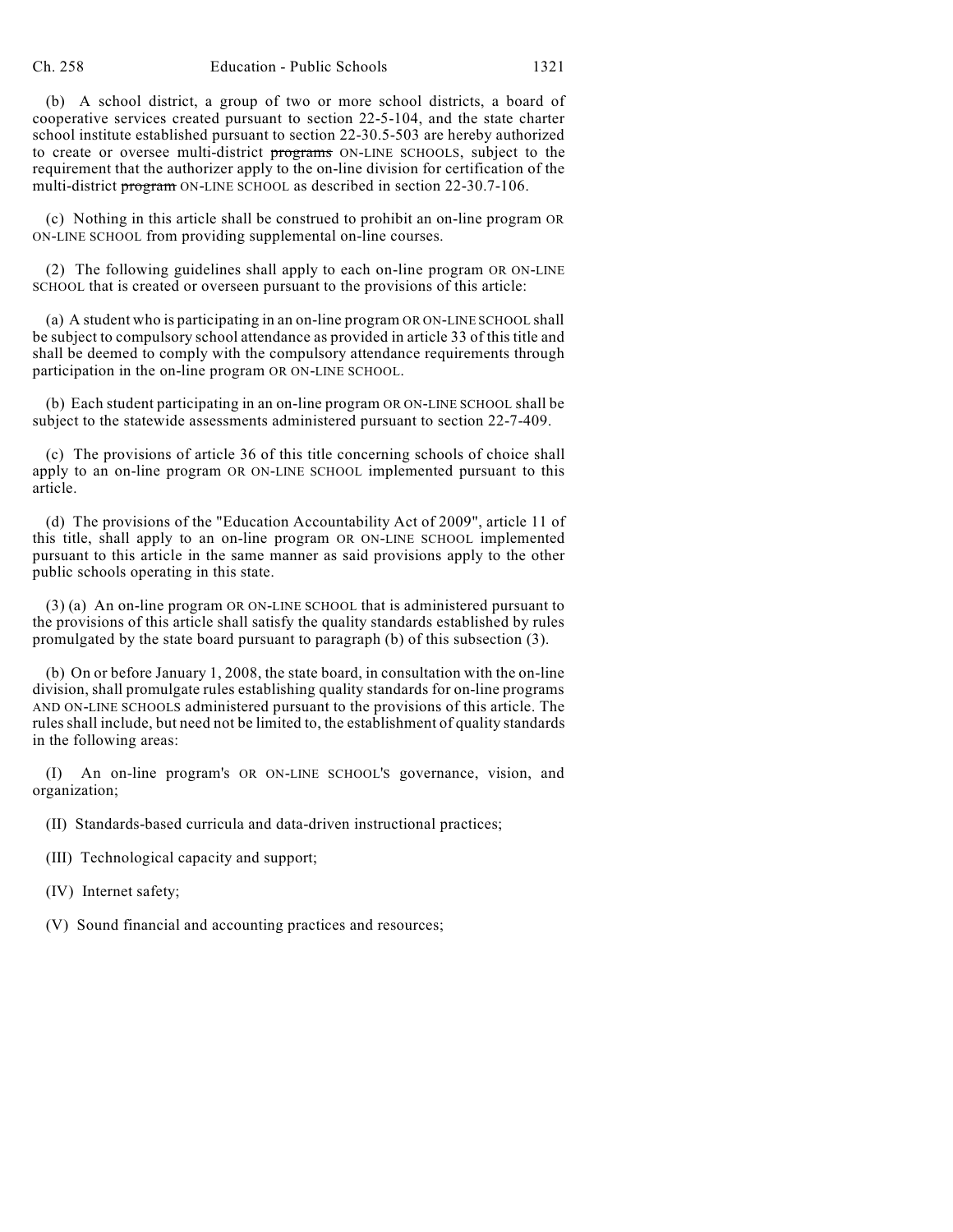(VI) Student academic performance and improvement;

(VII) Monitoring and assessment of student academic performance and improvement;

(VIII) Course completion measurements;

(IX) Attendance tracking procedures;

(X) Data analysis, management, and reporting;

(XI) Guidance counseling;

(XII) Engagement of parents and communities in on-line programs AND ON-LINE SCHOOLS;

(XIII) Provisions for students with special needs, including gifted and talented students and English language learners; and

(XIV) Program evaluation and improvement.

(c) Repealed.

(4) (a) The records of each student participating in a multi-district program ON-LINE SCHOOL shall be maintained on a permanent basis by the authorizer of the multi-district program ON-LINE SCHOOL; except that, if a charter school provides the multi-district program ON-LINE SCHOOL, only the charter school and not the authorizer shall be required to maintain the records. The records shall include, but need not be limited to:

(I) Attendance data;

(II) Test, evaluation, and statewide assessment results;

(III) Immunization records, as required by sections 25-4-902 and 25-4-903, C.R.S.; and

(IV) Such other records as are required under law concerning enrolled students, including but not limited to records required by state or federal statutes concerning the education of students with disabilities.

(b) (I) If a student enrolled in a school within a school district transfers to an on-line program OR ON-LINE SCHOOL, the school districtshall transmit to the on-line program OR ON-LINE SCHOOL all performance, attendance, and assessment data concerning the student within thirty days after the school district receives notice from the on-line program OR ON-LINE SCHOOL that the student has enrolled in the on-line program OR ON-LINE SCHOOL.

(II) If a student enrolled in an on-line program OR ON-LINE SCHOOL transfers to a school within a school district, the on-line program OR ON-LINE SCHOOL shall transmit to the school all performance, attendance, and assessment data concerning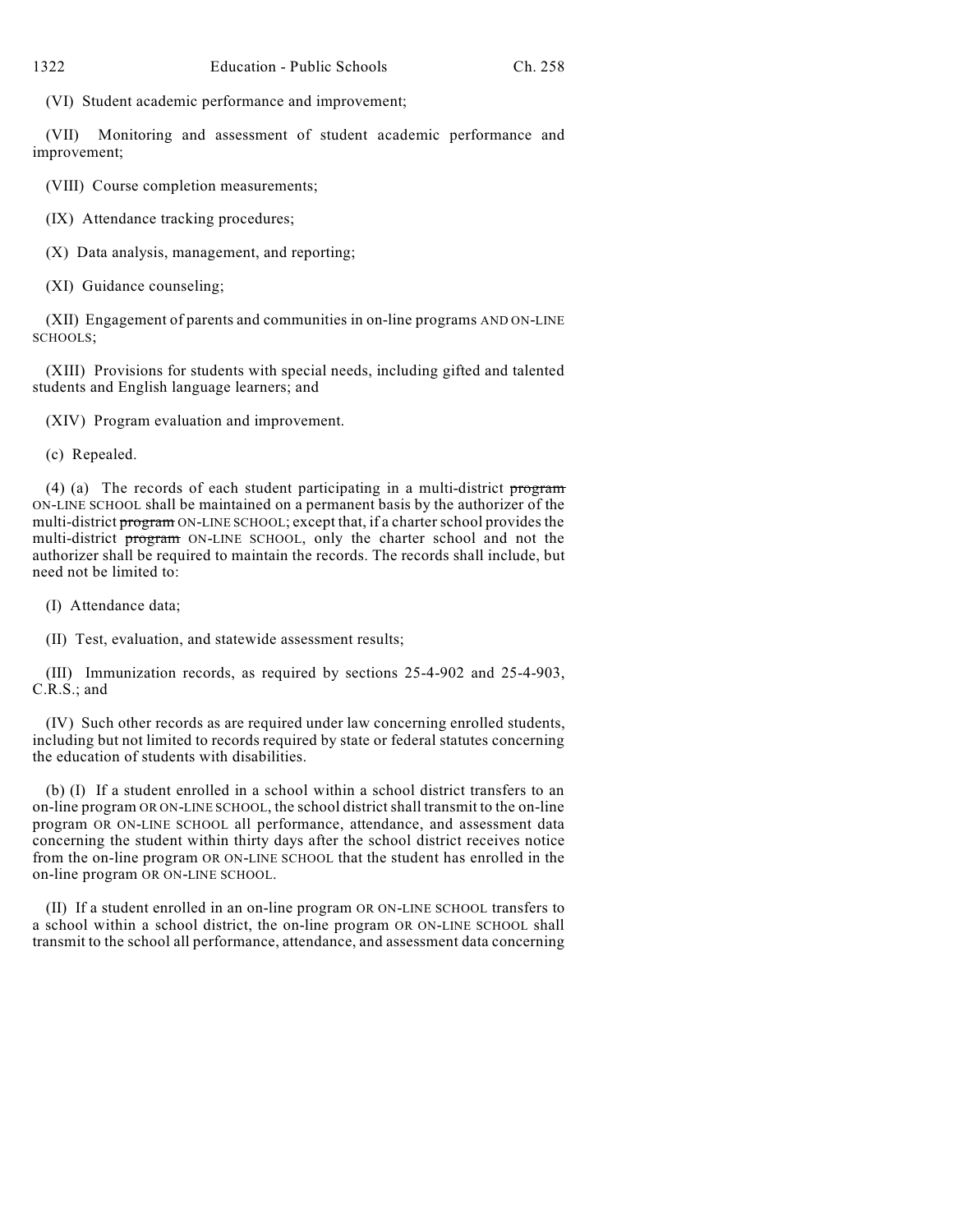the student within thirty days after the on-line program OR ON-LINE SCHOOL receives notice from the school district that the student has enrolled in the school.

(5) Each student participating in an on-line program OR ON-LINE SCHOOL shall be a resident of this state and shall demonstrate that he or she possesses the appropriate electronic equipment and resources to participate in the program OR SCHOOL; except that an on-line program OR ON-LINE SCHOOL may provide such equipment and resources to a student to enable the student to participate in the on-line program OR ON-LINE SCHOOL.

**SECTION 39.** In Colorado Revised Statutes, **amend** 22-30.7-106 as follows:

**22-30.7-106. Certification of multi-district on-line schools - criteria - rules.** (1) If a school district, a group of two or more school districts, a board of cooperative services created pursuant to section 22-5-104, or the state charterschool institute established pursuant to section 22-30.5-503 chooses to authorize a multi-district program ON-LINE SCHOOL, the school district, group of two or more school districts, board of cooperative services, or state charter school institute shall, prior to authorizing the multi-district program ON-LINE SCHOOL, apply to the on-line division for certification of the multi-district program ON-LINE SCHOOL.

(2) Notwithstanding the provisions of subsection (1) of this section, the state board may, in its discretion, waive the requirement that an authorizer that chooses to authorize a multi-district program ON-LINE SCHOOL apply to the on-line division for certification of the program SCHOOL if the multi-district program ON-LINE SCHOOL that the authorizer seeks to authorize has ten or fewer students from outside the school district enrolled in the **program** SCHOOL.

(3) Notwithstanding the provisions of subsection  $(1)$  of this section, an authorizer of a single-district ON-LINE program OR ON-LINE SCHOOL that becomes a multi-district program ON-LINE SCHOOL shall not be required to apply to the on-line division for certification of the multi-district program ON-LINE SCHOOL in the event that ten or fewer students from outside the school district in which the single-district ON-LINE program OR ON-LINE SCHOOL is operating enroll in the program MULTI-DISTRICT ON-LINE SCHOOL.

(4) The state board shall promulgate rules specifying criteria to be used by the on-line division in certifying multi-district programs ON-LINE SCHOOLS. The criteria shall include, but need not be limited to, the following:

(a) Whether the authorizer of the multi-district program ON-LINE SCHOOL possesses adequate resources and the capacity to oversee the multi-district program ON-LINE SCHOOL, including but not limited to oversight of the following components of the multi-district program ON-LINE SCHOOL:

- (I) Curriculum and instruction;
- (II) Use of software applications and technology;
- (III) Data gathering, analysis, and reporting;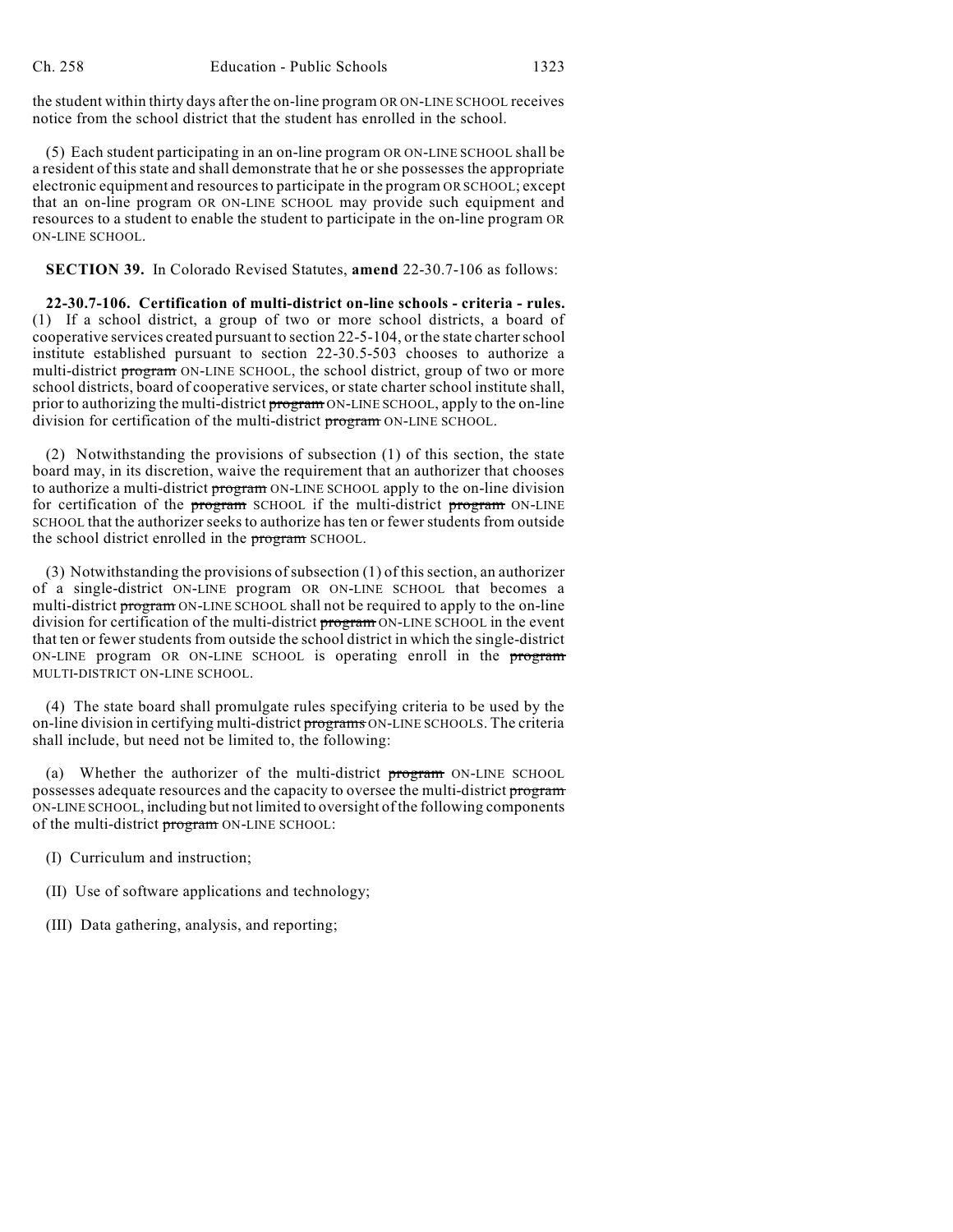(IV) Human resources management;

(V) Financial management, facilities management, and risk management; and

(VI) Other relevant public education administration functions;

(b) Whether the plan for operating and monitoring the multi-district program ON-LINE SCHOOL agreed to by the authorizer of the multi-district program ON-LINE SCHOOL and the principal, director, or other chief administrator of the multi-district program ON-LINE SCHOOL adequately addresses, at a minimum, consideration of the following elements:

(I) The multi-district program's ON-LINE SCHOOL'S vision, mission, and goals;

(II) The multi-district program's ON-LINE SCHOOL'S organizational structure and governance, including governing board and school policies and procedures;

(III) Equitable access for all students;

(IV) Guidance counseling for all students enrolled in the multi-district program ON-LINE SCHOOL;

(V) Student academic credit policies;

(VI) Student achievement and attendance policies, including but not limited to monitoring graduation and dropout rates;

(VII) Student records policies and procedures;

(VIII) Student admission and placement policies and procedures;

(IX) Staff development plans;

(X) Student services, including counseling and tutorial support;

(XI) Staff, student, and parent handbooks;

(XII) Employment and contractor policies and procedures;

(XIII) Annual budgeting and finance practices;

(XIV) Facility plans, including any contemplated physical sites;

(XV) Risk management;

(XVI) Data development, analysis, and reporting; and

(XVII) Policies and procedures for facilitating communication between the multi-district program ON-LINE SCHOOL, parents, and school districts in which students who are enrolled in the multi-district program ON-LINE SCHOOL reside; and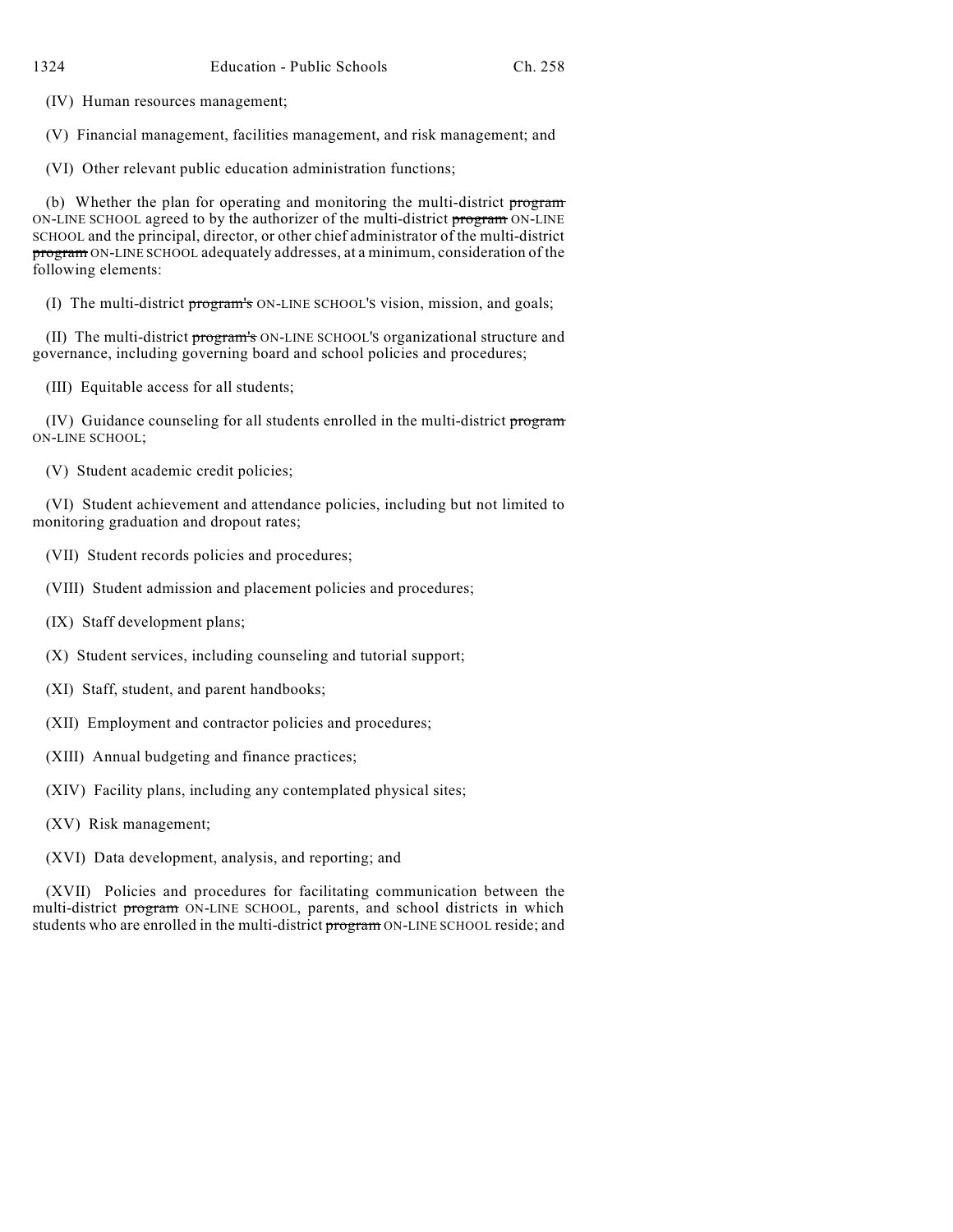(c) The degree to which the multi-district program ON-LINE SCHOOL will satisfy the quality standards for on-line programs AND ON-LINE SCHOOLS described in section 22-30.7-105.

(5) On or before January 1, 2008, the state board shall promulgate rules establishing processes and timelines by which a prospective authorizer may apply to the on-line division for certification of a multi-district program ON-LINE SCHOOL pursuant to this section.

(6) On or before January 1, 2008, the state board shall create an expedited procedure for the approval or denial of certification for multi-district programs ON-LINE SCHOOLS that were operating as of January 1, 2007.

(7) Notwithstanding any provision of this section to the contrary, an authorizer of a multi-district program ON-LINE SCHOOL that was operating as of January 1, 2007, may continue to operate until August 1, 2008, without receiving certification of the program SCHOOL by the on-line division pursuant to this section.

(8) The state board shall not approve the certification of a multi-district program ON-LINE SCHOOL until the state board has promulgated rules for such certification pursuant to this section.

**SECTION 40.** In Colorado Revised Statutes, 22-30.7-107, **amend** (2) asfollows:

**22-30.7-107. Funding.** (2) For the 2008-09 budget year, and for each budget year thereafter, for purposes of determining total program funding pursuant to article 54 of this title:

(a) (I) A school district that is providing a single-district ON-LINE program OR ON-LINE SCHOOL, or a school district in which a district charter school is providing a single-district ON-LINE program OR ON-LINE SCHOOL, shall include each student who is enrolled in the single-district ON-LINE program OR ON-LINE SCHOOL as of October 1 of the applicable budget year in the school district's pupil enrollment for the applicable budget year and shall receive the school district's per-pupil funding for each student enrolled in the single-district ON-LINE program OR ON-LINE SCHOOL.

(II) An institute charter school that is providing a single-district ON-LINE program OR ON-LINE SCHOOL shall include each student who is enrolled in the single-district ON-LINE program OR ON-LINE SCHOOL as of October 1 of the applicable budget year in the institute charter school's pupil enrollment for the applicable budget year and shall receive the per-pupil funding of the institute charter school's accounting district for each student enrolled in the single-district ON-LINE program OR ON-LINE SCHOOL.

(b) (I) A school district that is providing a multi-district program ON-LINE SCHOOL, or a school district in which a district charter school is providing a multi-district program ON-LINE SCHOOL, shall include each student who is enrolled in the multi-district program ON-LINE SCHOOL as of October 1 of the applicable budget year in the school district's on-line pupil enrollment for the applicable budget year and shall receive on-line funding, as specified in section 22-54-104 (4.5).

(II) An institute charter school that is providing a multi-district program ON-LINE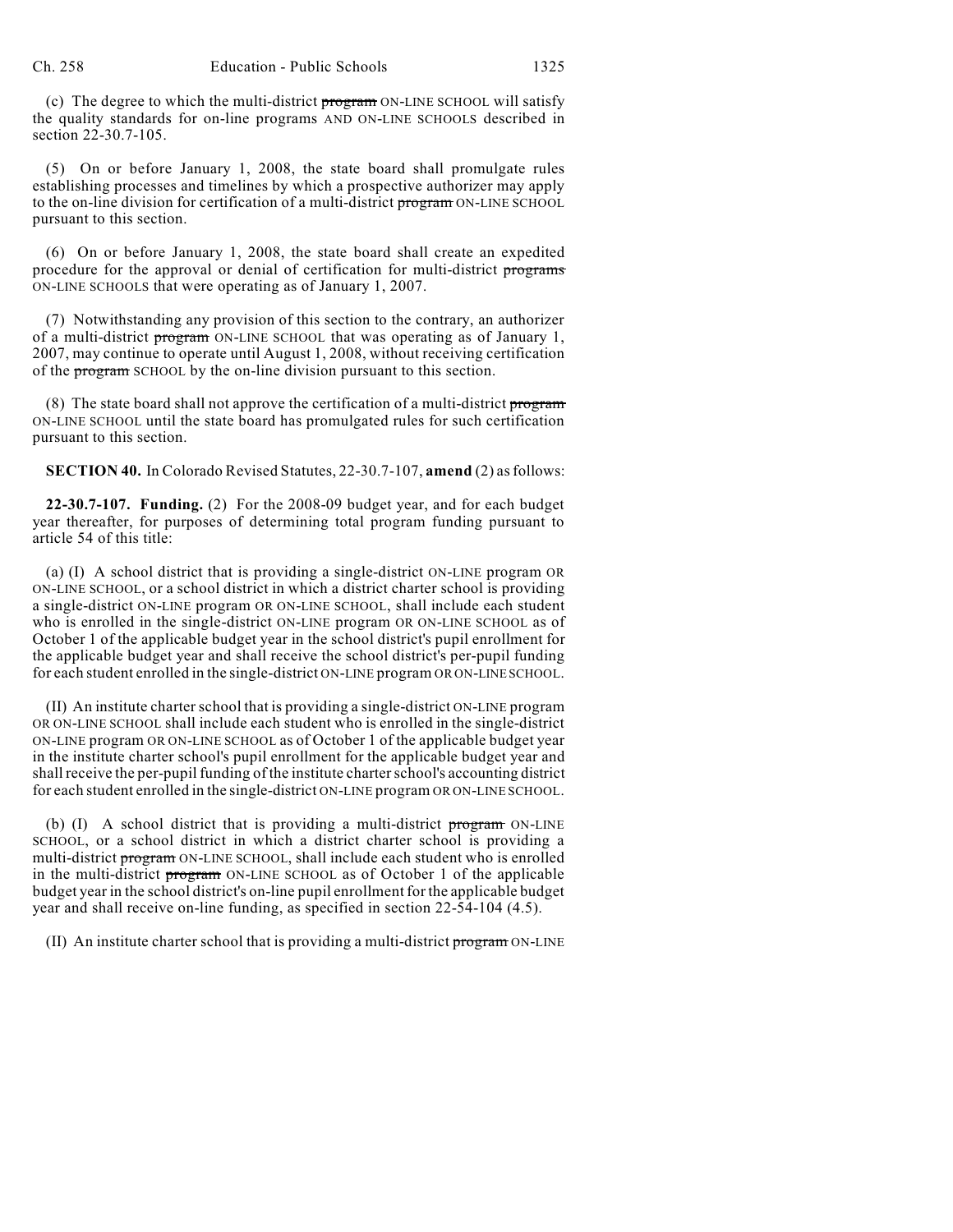SCHOOL shall include each student who is enrolled in the multi-district program ON-LINE SCHOOL as of October 1 of the applicable budget year in the institute charter school's on-line enrollment for the applicable budget year and shall receive on-line funding, as specified in section 22-54-104 (4.5).

## **SECTION 41.** InColorado Revised Statutes, 22-30.7-108, **amend** (1) asfollows:

**22-30.7-108. Extracurricular and interscholastic activities.** (1) A student who is participating in an on-line program OR AN ON-LINE SCHOOL, other than a student who is participating in the on-line program OR ON-LINE SCHOOL after having been expelled from a public school, may participate on an equal basis in any extracurricular or interscholastic activity offered by a public school or offered by a private school, at the private school's discretion, as provided in section 22-32-116.5.

**SECTION 42.** In Colorado Revised Statutes, **amend** 22-30.7-109.5 as follows:

**22-30.7-109.5. On-line programs and on-line schools - report to authorizer and department.** Each on-line program AND ON-LINE SCHOOL shall annually submit to its authorizer and to the department information, pursuant to state board rules, concerning sound financial and accounting practices and resources. A multi-district on-line program SCHOOL shall notify its authorizer and the department of any intent to amend the program's OR SCHOOL'S application for certification, which shall include any intent to expand grade levels served by the program OR SCHOOL, any intent to change education service providers, or other intended changes, as defined by the state board. If the department concludes that the on-line program OR ON-LINE SCHOOL should not be permitted to amend its application for certification, based on the quality standards established by the state board pursuant to section 22-30.7-105, the department shall notify the authorizer and the on-line program OR ON-LINE SCHOOL of its decision within thirty days of receiving the notification from the program OR SCHOOL. The authorizer shall then have thirty days to appeal the department's decision to the state board, pursuant to the state board's administrative policies.

**SECTION 43.** In Colorado Revised Statutes, **amend** 22-30.7-111 as follows:

**22-30.7-111. Learning centers - memoranda of understanding - rules appeal process.** (1) (a) A multi-district program ON-LINE SCHOOL that intends to provide instruction to students within one or more learning centers shall, before providing such instruction, seek to enter into a memorandum of understanding with each school district in which the multi-district program ON-LINE SCHOOL intends to provide instruction within a learning center.

(b) A multi-district program ON-LINE SCHOOL that intends to provide instruction to students within a learning center shall notify the school district in which the proposed learning center islocated of the multi-district program's ON-LINE SCHOOL'S intention in writing at least ninety days before the multi-district program ON-LINE SCHOOL intends to commence providing such instruction. The notice shall include the standard MOU form that addresses, at a minimum, the following information as it applies to each learning center to be located within the school district:

(I) A description of any curricula that will be offered by the multi-district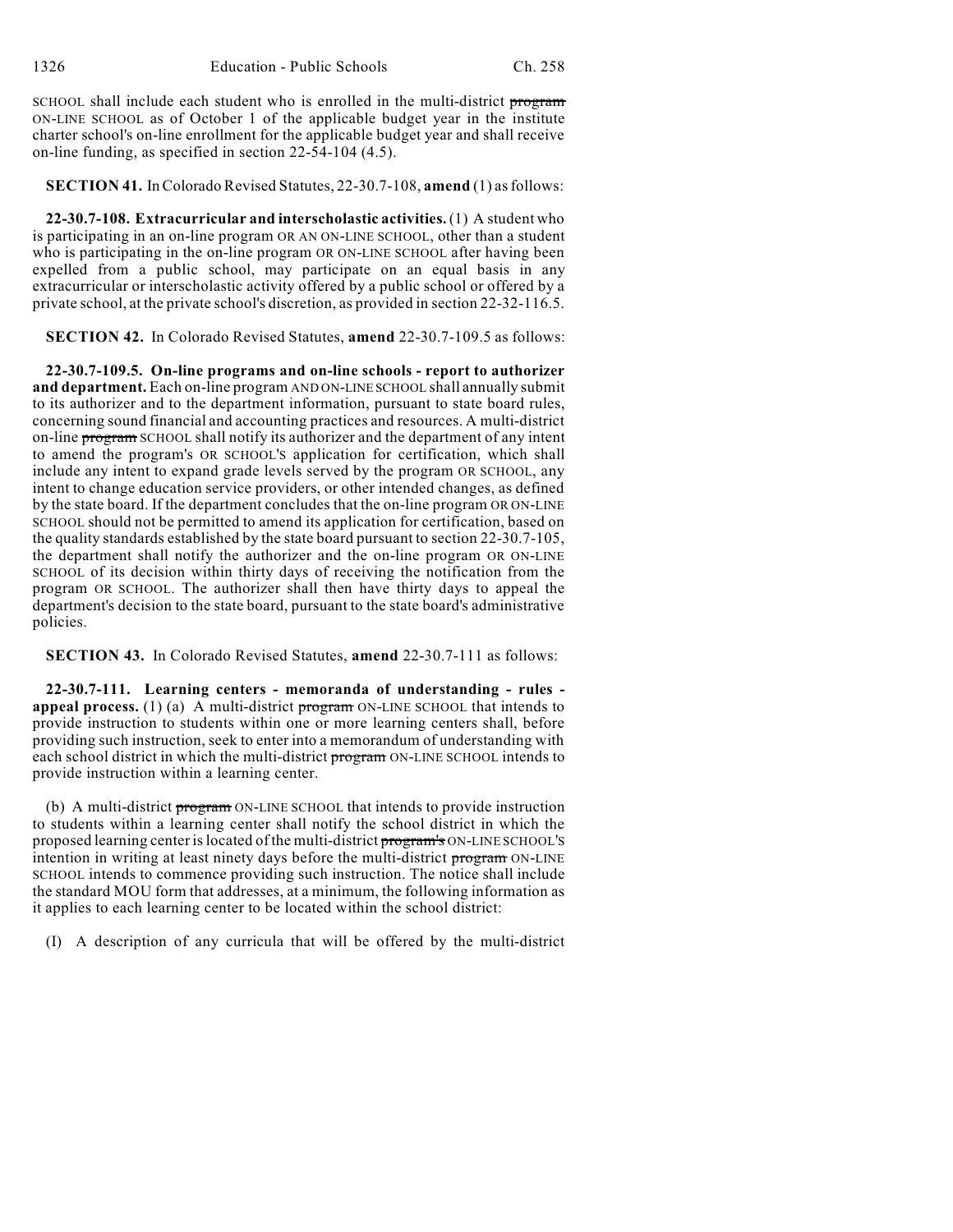program ON-LINE SCHOOL at the learning center;

(II) The proposed location of the learning center;

(III) The grade levels to be served at the learning center;

(IV) The number of students projected to attend the multi-district program ON-LINE SCHOOL at the learning center;

(V) Any building permits or certifications of building safety that may be required by law;

(VI) A list of all staff positions at the learning center, including a description of duties for each position;

(VII) Measures to ensure compliance with state and federal laws concerning educator licensing and fingerprint-based criminal history record checks;

(VIII) The name of and contact information for the multi-district program ON-LINE SCHOOL and the names of and contact information for all learning center administrators; and

(IX) The plans for one or more public meetings to be held prior to the opening of a learning center.

(c) Within forty-five days after receiving the notice and standard MOU form from a multi-district program ON-LINE SCHOOL pursuant to paragraph (b) of this subsection  $(1)$ , the school district and the multi-district program ON-LINE SCHOOL shall meet to discuss the terms of the memorandum of understanding, based on the standard MOU form provided with the notice. The school district and the multi-district program ON-LINE SCHOOL may mutually agree to change the information in the standard MOU form provided with the notice or to include information in the memorandum of understanding in addition to that included in the standard MOU form.

(d) Within forty-five days after receiving the notice and the standard MOU form pursuant to paragraph (b) of this subsection (1), the school district and the multi-district program ON-LINE SCHOOL shall hold at least one public meeting at which they shall receive public input concerning location of one or more learning centers within the school district.

(e) No later than forty-five days after the school district receives the notice and standard MOU form pursuant to paragraph (b) of this subsection (1), the school district shall notify the multi-district program ON-LINE SCHOOL, the on-line division, and the state board in writing of the school district's decision whether to enter into a memorandum of understanding with the multi-district program ON-LINE SCHOOL for operation of a learning center within the school district. If the school district does not provide notice of its decision within forty-five days, the standard MOU form provided by the multi-district program ON-LINE SCHOOL with the notice shall become effective on the forty-sixth day following the school district's receipt of the notice and standard MOU form, and the multi-district program ON-LINE SCHOOL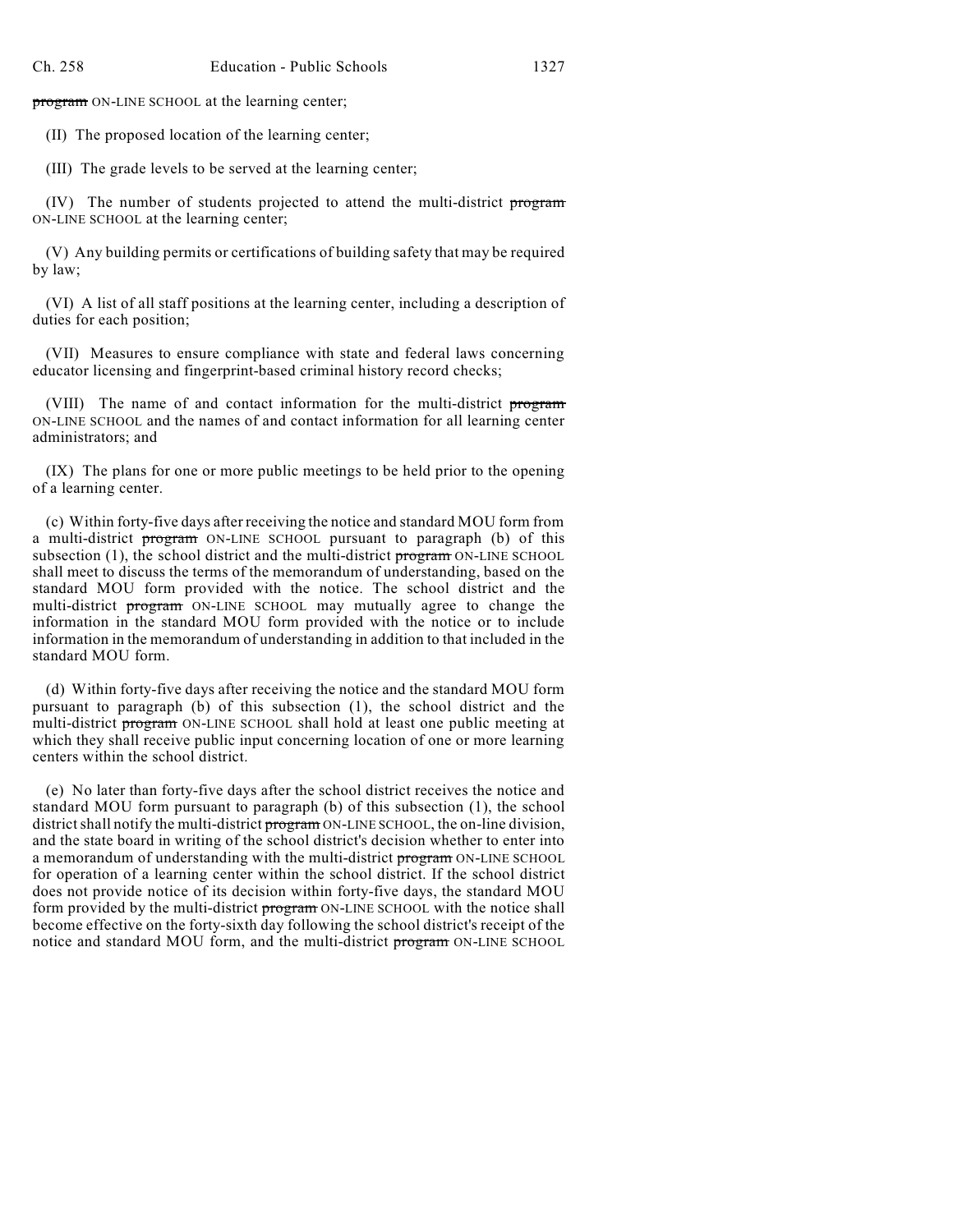may proceed under the terms of the standard MOU form as provided to the school district.

(f) A school district may refuse to enter into a memorandum of understanding with a multi-district program ON-LINE SCHOOL for the operation of a learning center within the school district only if:

(I) The standard MOU form provided by the multi-district program ON-LINE SCHOOL fails to satisfy the requirements described in paragraph (b) of this subsection (1); or

(II) The school district reasonably determines that the multi-district program ON-LINE SCHOOL is contrary to the best interests of the pupils, parents, community, or school district.

(g) If a school district refuses to enter into a memorandum of understanding with a multi-district program ON-LINE SCHOOL for operation of a learning center, the multi-district program ON-LINE SCHOOL may appeal the school district's decision to the state board pursuant to the provisions of subsection (6) of this section.

(h) Notwithstanding any provision of this section to the contrary, a multi-district program ON-LINE SCHOOL that seeks to operate a learning center within a school district shall not be required to enter into a memorandum of understanding with the school district if the school district is the authorizer of the multi-district program ON-LINE SCHOOL.

(i) Notwithstanding any provision of this section to the contrary, a school district and a multi-district program ON-LINE SCHOOL may mutually agree in writing to decline to enter into a memorandum of understanding.

(j) To ensure that all students have a reasonable opportunity to benefit from on-line education, a school district and a multi-district program ON-LINE SCHOOL shall make good faith efforts to craft and enter into a memorandum of understanding pursuant to the provisions of this section.

(2) A memorandum of understanding entered into by a school district and a multi-district program ON-LINE SCHOOL pursuant to the provisions of this section shall be effective for three years. A school district and a multi-district program ON-LINE SCHOOL may enter into an unlimited number of successive memoranda of understanding.

(3) If a school district and a multi-district  $\frac{1}{100}$  on-LINE SCHOOL enter into a memorandum of understanding pursuant to the provisions of this section, the memorandum of understanding shall include consideration of all learning centers that the multi-district program ON-LINE SCHOOL proposes, at the time the memorandum of understanding is crafted, to operate within the school district, and the memorandum of understanding shall supersede any memorandum of understanding previously entered into by the school district and the multi-district program ON-LINE SCHOOL.

(4) (a) If a multi-district program ON-LINE SCHOOL is operating a learning center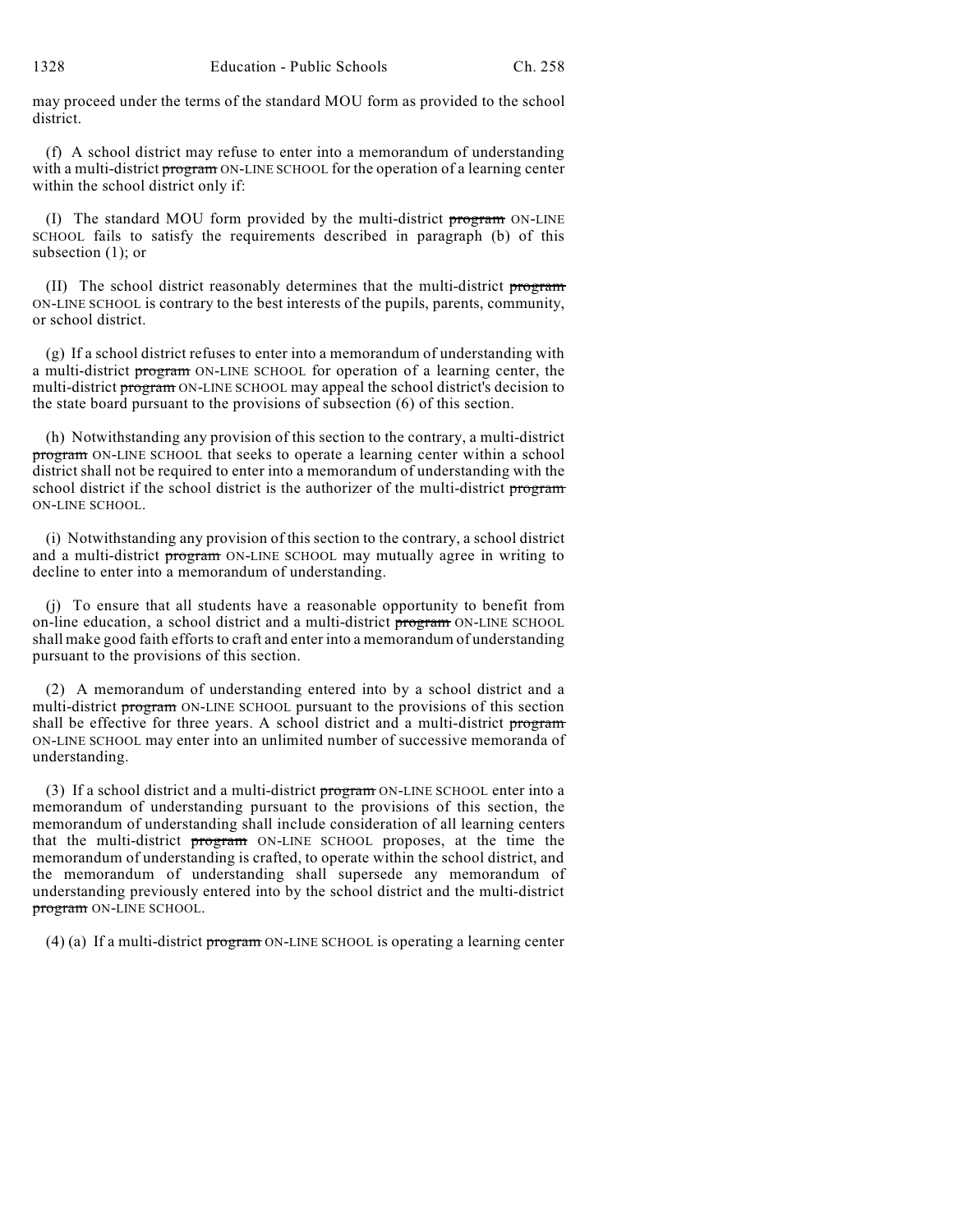within a school district under the terms of a memorandum of understanding, and the multi-district program ON-LINE SCHOOL seeks to operate an additional learning center within the school district, which additional learning center is not contemplated in an existing memorandum of understanding, the multi-district program ON-LINE SCHOOL shall provide notice to the school district of the multi-district program's ON-LINE SCHOOL'S intention to operate an additional learning center. The notice shall include the standard MOU form.

(b) Upon receiving notice from a multi-district  $\frac{1}{100}$  on-LINE SCHOOL as described in paragraph (a) of this subsection (4), the school district shall decide whether to seek to craft a new memorandum of understanding with the multi-district program ON-LINE SCHOOL, and the school district shall notify the multi-district program ON-LINE SCHOOL of the school district's decision within thirty days after receiving the notice described in paragraph (a) of this subsection (4).

(c) (I) If the multi-district program ON-LINE SCHOOL receives notice within thirty days that the school district has decided to seek to craft a new memorandum of understanding, the multi-district **program** ON-LINE SCHOOL and the school district shall seek to craft a new memorandum of understanding pursuant to the provisions of this section.

(II) If the multi-district program ON-LINE SCHOOL does not receive notice within thirty days after the school district's decision, or the multi-district program ON-LINE SCHOOL receives notice that the school district has decided not to seek to craft a new memorandum of understanding, the multi-district program ON-LINE SCHOOL may begin to operate the additional learning center.

(5) On or before October 1, 2007, the state board shall approve the standard MOU form, which shall, at a minimum, include the information specified in paragraph (b) of subsection (1) of this section. The standard MOU form approved by the state board shall be based on the standard MOU form recommended by the on-line division pursuant to section 22-30.7-103 (3) (d).

(6) (a) On or before January 1, 2008, the state board shall promulgate rules establishing procedures and timelines by which a multi-district program ON-LINE SCHOOL may appeal to the state board a decision by a school district to refuse to enter into a memorandum of understanding with the multi-district program ON-LINE SCHOOL for the operation of a learning center within the school district.

(b) If the state board determines that a school district's decision to refuse to enter into a memorandum of understanding was contrary to the best interests of the pupils, parents, community, or school district, the state board shall issue an order directing the school district to enter into a final memorandum of understanding with the multi-district **program** ON-LINE SCHOOL regarding the placement of one or more learning centers within the school district and to use the standard MOU form provided with the notice pursuant to paragraph (b) of subsection (1) of this section as the basis for the final memorandum of understanding.

(c) Upon receiving notice from a multi-district program ON-LINE SCHOOL that the multi-district program ON-LINE SCHOOL is appealing a decision by a school district to refuse to enter into a memorandum of understanding with the multi-district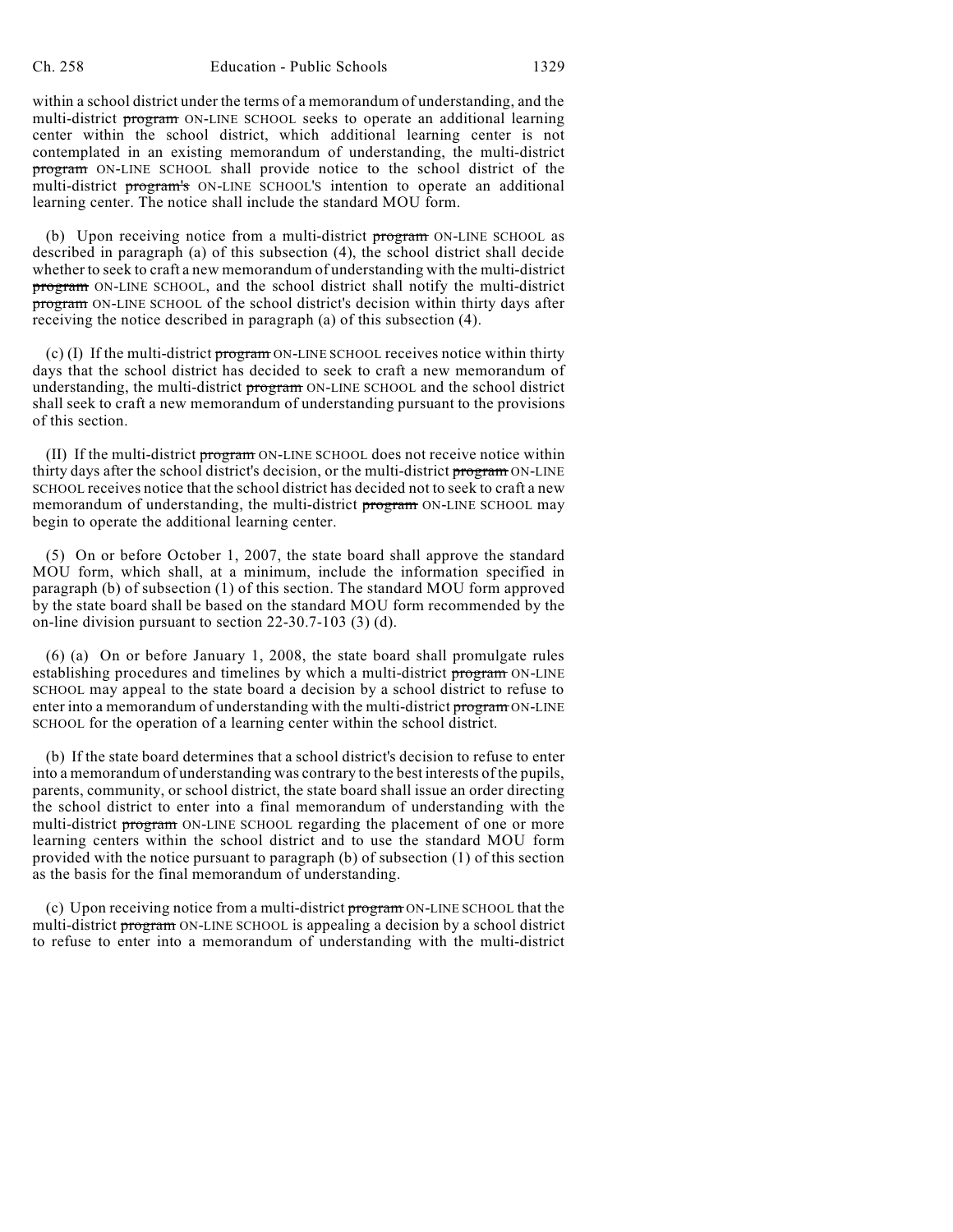program ON-LINE SCHOOL, the state board shall resolve the dispute within forty-five days by either affirming the school district's decision or issuing an order directing the school district to enter into a memorandum of understanding with the multi-district program ON-LINE SCHOOL, as described in paragraph (b) of this subsection  $(6)$ .

(7) Notwithstanding any provision of this section to the contrary, a multi-district program ON-LINE SCHOOL that operates one or more learning centers within a school district as of January 1, 2007, may continue to operate learning centers within the school district until August 1, 2008, without entering into a memorandum of understanding with the school district. A multi-district program ON-LINE SCHOOL that operates one or more learning centers within a school district as of January 1, 2007, shall provide notification to the school district on or before September 1, 2007, of any learning centers being operated by the multi-district program ON-LINE SCHOOL within the school district. The notice shall include the information described in subparagraphs (I) through (VIII) of paragraph (b) of subsection (1) of this section.

**SECTION 44.** In Colorado Revised Statutes, 22-33-104, **amend** (1) (c) as follows:

**22-33-104. Compulsory school attendance.** (1) (c) A student who participates in an on-line program OR ON-LINE SCHOOL pursuant to the provisions of article 30.7 of this title shall be deemed to attend school in accordance with the requirements of this subsection (1).

**SECTION 45.** In Colorado Revised Statutes, 22-33-105, **amend** (5) (a) as follows:

**22-33-105. Suspension, expulsion, and denial of admission.** (5) (a) Whenever a petition filed in juvenile court alleges that a child at least twelve years of age but under eighteen years of age has committed an offense that would constitute unlawful sexual behavior, as defined in section 16-22-102 (9), C.R.S., or a crime of violence, as defined in section 18-1.3-406, C.R.S., if committed by an adult or whenever charges filed in district court allege that a child has committed such an offense, basic identification information concerning such child and the details of the alleged delinquent act or offense shall be provided immediately to the school district in which the child is enrolled in accordance with the provisions of section 19-1-304 (5), C.R.S. Upon receipt of such information, the board of education of the school district or its designee shall determine whether the student has exhibited behavior that is detrimental to the safety, welfare, and morals of the other students or of school personnel in the school and whether educating the student in the school may disrupt the learning environment in the school, provide a negative example for other students, or create a dangerous and unsafe environment for students, teachers, and other school personnel. The determination may be made in executive session to the extent allowed by section  $24-6-402$  (4) (h), C.R.S. If the board of education or its designee, in accordance with the provisions of this subsection (5), makes a determination that the student should not be educated in the school, it may proceed with suspension or expulsion in accordance with subsection (2) of this section and section 22-33-106. Alternatively, the board of education or its designee may determine that it will wait until the conclusion of the juvenile proceedings to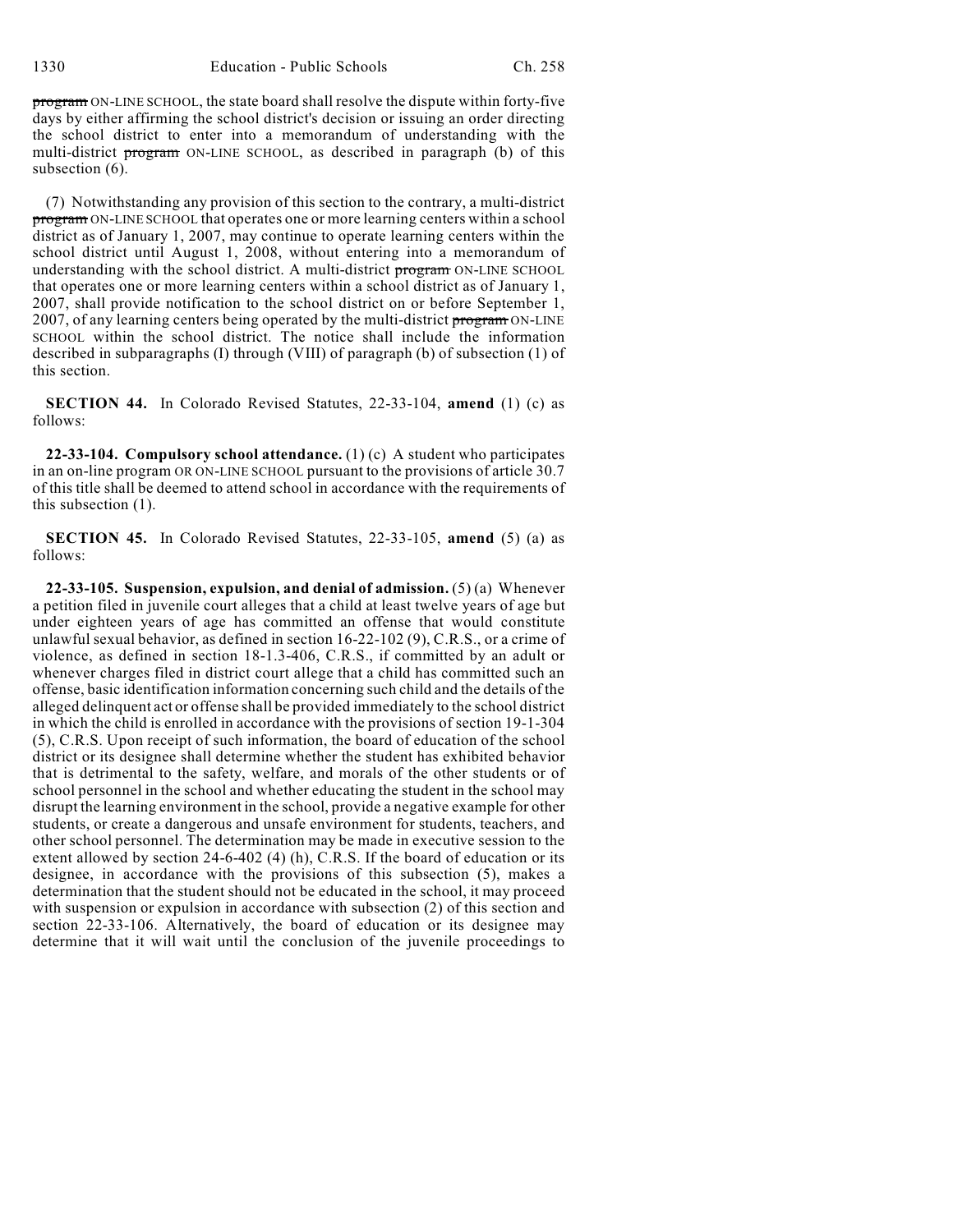consider the expulsion matter, in which case it shall be the responsibility of the district to provide the student with an appropriate alternate education program, including but not limited to an on-line program OR ON-LINE SCHOOL authorized pursuant to article 30.7 of this title, or a home-based education program during the period pending the resolution of the juvenile proceedings. Information made available to the school district and not otherwise available to the public pursuant to the provisions of section 19-1-304, C.R.S., shall remain confidential.

**SECTION 46.** In Colorado Revised Statutes, 22-54-103, **amend** (8.5) (a) (II) and  $(10)$  (a)  $(II)$  (B) as follows:

**22-54-103. Definitions - repeal.** As used in this article, unless the context otherwise requires:

(8.5) (a) "On-line pupil enrollment" means:

(II) For the 2008-09 budget year, and for budget years thereafter, the number of pupils, on October 1 within the applicable budget year or the school day nearest said date, enrolled in, attending, and actively participating in a multi-district program ON-LINE SCHOOL, as defined in section 22-30.7-102 (6), created pursuant to article 30.7 of this title.

(10) (a) (II) "Pupil enrollment" shall include:

(B) For the 2008-09 budget year, and for budget years thereafter, a pupil who is enrolled in, attending, and actively participating in a single-district on-line program OR ON-LINE SCHOOL operated pursuant to article 30.7 of this title.

**SECTION 47.** In Colorado Revised Statutes, 22-54-126, **amend** (1) (b) as follows:

**22-54-126. Declining enrollment districts with new charter schools additional aid - definitions.** (1) As used in this section, unless the context otherwise requires:

(b) "New charter school enrollment" means the number of pupils enrolled in a new district charter school of a declining enrollment district on October 1 or the school date nearest said date in the budget year in which the new district charter school is opened in the declining enrollment district minus the number of pupils enrolled as of that date in an on-line program OR AN ON-LINE SCHOOL who are also enrolled in the new district charter school of the declining enrollment district.

**SECTION 48.** In Colorado Revised Statutes, 22-58-101, **amend** (2) as follows:

**22-58-101. Legislative declaration.** (2) The general assembly therefore finds that it is in the best interests of the state to encourage school districts and charter schools to test alternative models of school funding by collecting data to show the effects a model would have if it were implemented, while continuing to receive actual funding pursuant to the "Public School Finance Act of 1994", article 54 of this title. School districts and charter schools are encouraged to consider funding models that may address, at a minimum, the unique challenges of funding students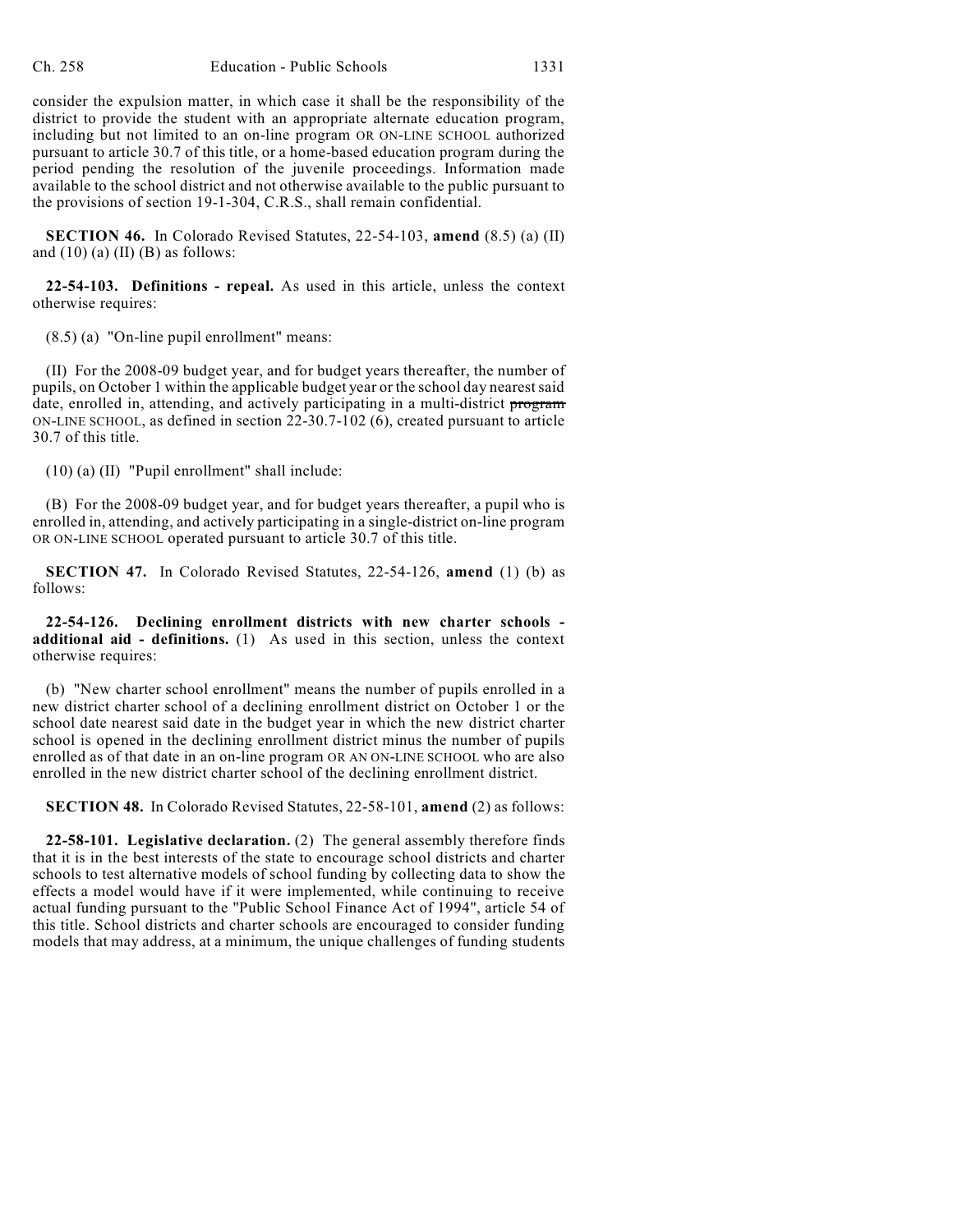who are significantly at risk of academic failure, students who are gifted and talented, students enrolled in on-line programs OR ON-LINE SCHOOLS, students who return to public school after dropping out, and students concurrently enrolled in high school and higher education classes. School districts and charter schools are also encouraged to consider models of education funding based on achievement rather than attendance or hours of participation.

**SECTION 49.** InColorado Revised Statutes, 22-82.9-104, **amend** (3) asfollows:

**22-82.9-104. Child nutrition school lunch protection program - creation administration - objectives.** (3) The department shall approve a multi-district on-line program SCHOOL operating in learning centers, as defined in section 22-30.7-102 (4), to participate in the program and in the school lunch program so long as the multi-district on-line **program** SCHOOL complies with the federal requirementsfor participating in the school lunch program, including but not limited to completing and submitting the required federal application form for each student who chooses to participate in the school lunch program.

**SECTION 50.** In Colorado Revised Statutes, 22-28-103, **add** (1.5) and (1.7) as follows:

**22-28-103. Definitions.** As used in this article, unless the context otherwise requires:

(1.5) "CHARTER AUTHORIZER" MEANS A SCHOOL DISTRICT, THE STATE CHARTER SCHOOL INSTITUTE, OR THE BOARD OF THE COLORADO SCHOOL FOR THE DEAF AND THE BLIND ACTING IN THE CAPACITY OF AUTHORIZING A PUBLIC CHARTER SCHOOL.

(1.7) "CHARTER SCHOOL" MEANS A CHARTER SCHOOL AUTHORIZED PURSUANT TO PART 1 OF ARTICLE 30.5 OF THIS TITLE, AN INSTITUTE CHARTER SCHOOL AUTHORIZED PURSUANT TO PART 5 OF ARTICLE 30.5 OF THIS TITLE, OR A CHARTER SCHOOL AUTHORIZED PURSUANT TO SECTION 22-80-102 (4) (b).

**SECTION 51.** In Colorado Revised Statutes, **add** 22-28-104.5 as follows:

**22-28-104.5. Public charter school preschools.** (1) NOTWITHSTANDING ANY PROVISION OF THIS ARTICLE TO THE CONTRARY, A CHARTER SCHOOL THAT IS PERMITTED BY ITS CHARTER AUTHORIZER TO OPERATE A KINDERGARTEN PROGRAM MAY PLAN, DEVELOP, AND OPERATE A PUBLIC PRESCHOOL PROGRAM THAT IS CONSISTENT WITH THE PROVISIONS OF THIS ARTICLE.

(2) A CHARTER SCHOOL THAT OPERATES A PUBLIC PRESCHOOL PROGRAM WITH FUNDING RECEIVED PURSUANT TO THIS ARTICLE OR, CONSISTENT WITH SECTION 22-28-104 (5) (b), WITHOUT SUCH FUNDING, SHALL ENSURE THAT THE PUBLIC PRESCHOOL PROGRAM:

(a) ENROLLS STUDENTS CONSISTENT WITH SECTION 22-30.5-104 (3) TO ENSURE A DIVERSE STUDENT BODY;

(b) OPERATES IN A FACILITY APPROVED AND LICENSED FOR PRESCHOOL PURPOSES THAT IS THE SAME FACILITY OR THAT IS IN REASONABLE PROXIMITY TO THE FACILITY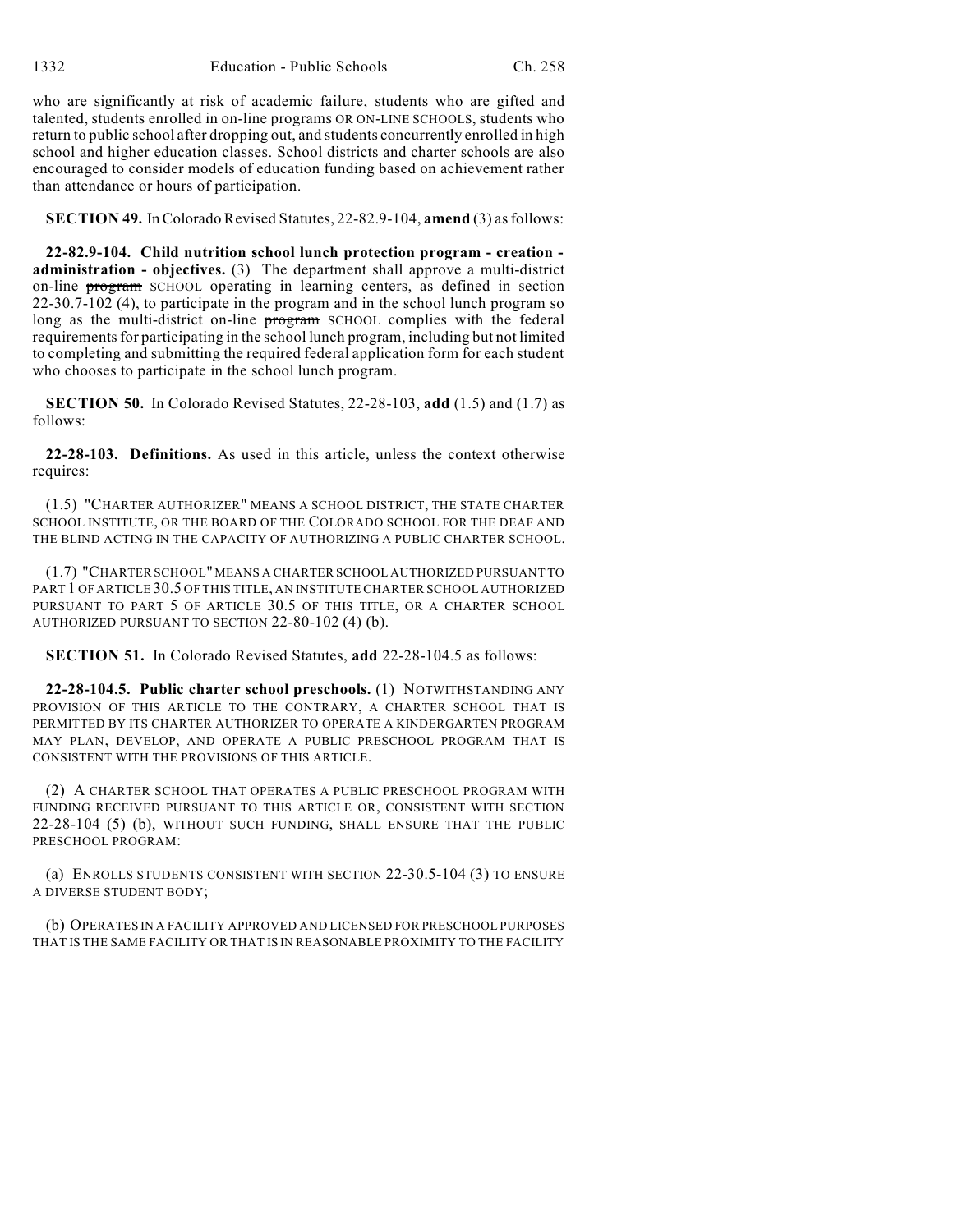AT WHICH THE CHARTER SCHOOL OPERATES THE KINDERGARTEN PROGRAM OR AT A LOCATION THAT IS APPROVED BY THE CHARTER AUTHORIZER; AND

(c) GUARANTEES A STUDENT'S CONTINUED ENROLLMENT FROM PRESCHOOL TO KINDERGARTEN TO THE EXTENT ALLOWED BY LAW.

**SECTION 52.** In Colorado Revised Statutes, 22-28-105, **amend** (1) (b) (III) (D) and (1) (b) (III) (E); and **add** (1) (b) (III) (F) as follows:

**22-28-105. District preschool program advisory council - duties.** (1) (b) The appointed members of the district advisory council shall include, but shall not be limited to, the following:

(III) Representatives from the following:

(D) Publicly funded early childhood education agencies located in the school district; and

(E) Privately funded child care centers located in the school district. DISTRICT; AND

(F) A REPRESENTATIVE FROM A CHARTER SCHOOL LOCATED IN THE DISTRICT THAT HAS A PRESCHOOL PROGRAM.

**SECTION 53.** In Colorado Revised Statutes, 22-30.5-103, **amend as added by Senate Bills 12-061 and 12-067** (3.5) as follows:

**22-30.5-103. Definitions.** As used in this part 1, unless the context otherwise requires:

(3.5) "Education management provider" means a nonprofit, not-for-profit, or for-profit entity that contracts with a charter school to provide, manage, or oversee all or substantially all of the educational services provided by the charter school. EDUCATION MANAGEMENT PROVIDER DOES NOT INCLUDE A CHARTER SCHOOL COLLABORATIVE ESTABLISHED PURSUANT TO PART 6 OF ARTICLE 30.5 OF THIS TITLE.

**SECTION 54.** In Colorado Revised Statutes, 22-87-103, **amend** (1) and (7) introductory portion; **repeal** (2); and **add** (6.5) as follows:

**22-87-103. Definitions.** As used in this article, unless the context otherwise requires:

(1) "Access to the internet" means, with reference to a particular computer TECHNOLOGY DEVICE,, that the computer TECHNOLOGY DEVICE is equipped with a modem or is connected to a computer network that provides access to the internet.

(2) "Computer" includes any hardware, software, or other technology attached or connected to, installed in, or otherwise used in connection with a computer.

(6.5) "TECHNOLOGY DEVICE" MEANS ANY COMPUTER, HARDWARE, SOFTWARE, OR OTHER TECHNOLOGY THAT IS USED FOR LEARNING PURPOSES AND HAS THE ABILITY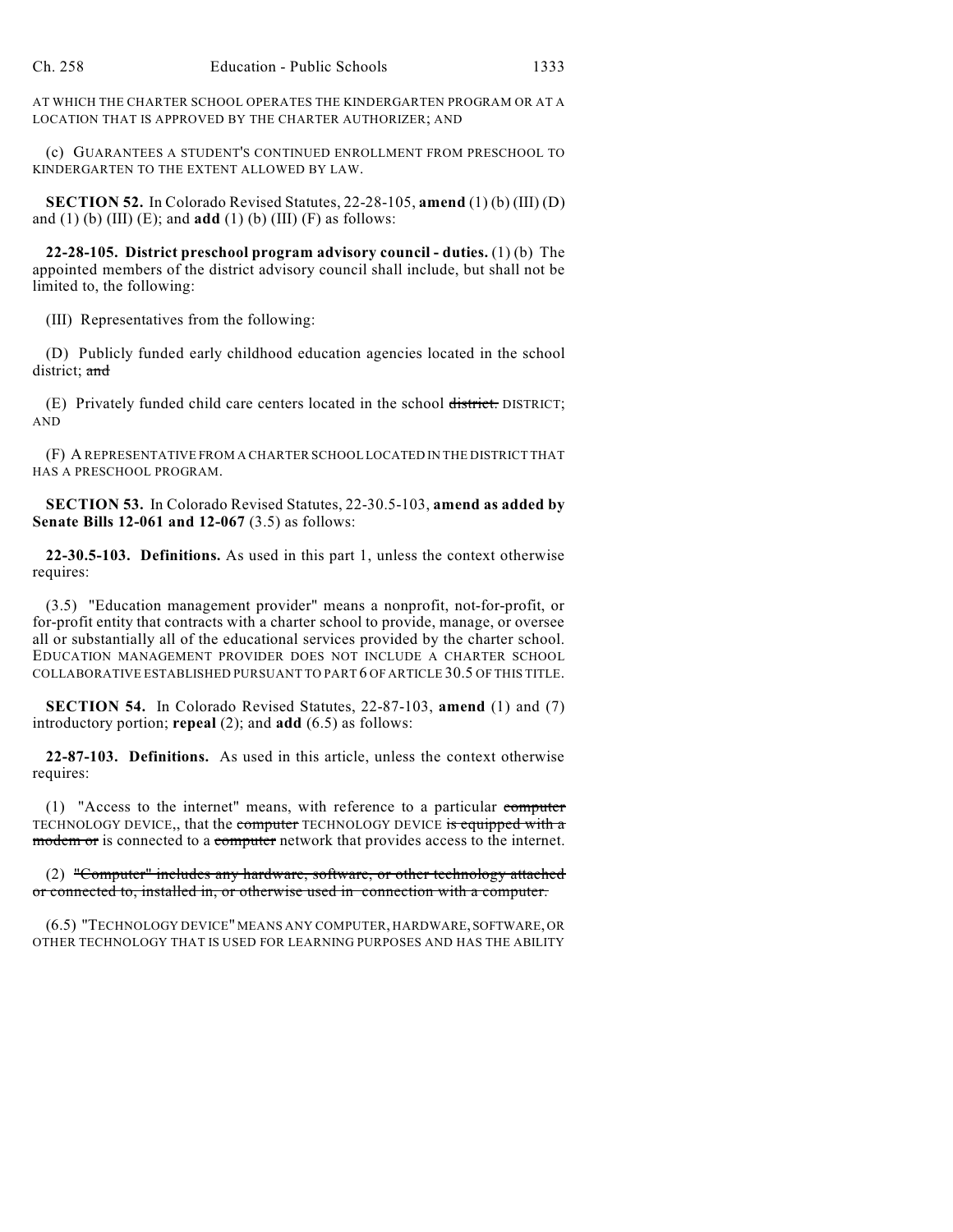TO CONNECT WITH THE INTERNET.

(7) "Technology protection measure" means a specific technology, including INCLUDES, without limitation, computer software that blocks or filters access to the internet to visual depictions that are:

**SECTION 55.** In Colorado Revised Statutes, **amend** 22-87-104 as follows:

**22-87-104. Adoption and enforcement of policy of internet safety for minors including technology protection measures - public schools.** (1) No later than December 31,  $2003$  2012, the governing body of each district shall adopt and implement a policy of internet safety for minors that includes the operation of a technology protection measure for each computer operated TECHNOLOGY DEVICE PROVIDED by the district that allows for access to the internet by a minor FROM ANY LOCATION.

(2) After the adoption and implementation of the policy of internet safety required by subsection (1) of this section, the governing body of each district shall continue to enforce the policy and the operation of the technology protection measure for each computer operated by the district that allows for access to the internet by a minor ADOPTED.

**SECTION 56.** In Colorado Revised Statutes, 22-87-105, **amend** (1) introductory portion as follows:

**22-87-105. Temporary disabling of technology protection measure.** (1) An administrator, supervisor, or any other person authorized by the district to enforce the operation of the technology protection measure adopted and implemented in accordance with the requirements of section 22-87-104 may temporarily disable the technology protection measure to enable access to the internet on a particular computer TECHNOLOGY DEVICE by:

**SECTION 57.** In Colorado Revised Statutes, **amend** 22-87-106 as follows:

**22-87-106. No restrictions on blocking access to the internet of other material.** Nothing in this article shall be construed as prohibiting a local board of education, or an elementary or secondary school, from blocking access to the internet on computers TECHNOLOGY DEVICES owned or operated by that board or school to material other than the material for which a technology protection measure is explicitly required in accordance with the requirements of this article.

**SECTION 58.** In Colorado Revised Statutes, 22-7-1006, **add** (1.5) as follows:

**22-7-1006. Preschool through elementary and secondary education - aligned assessments - adoption - revisions.** (1.5) COLORADO SHALL PARTICIPATE AS A GOVERNING BOARD MEMBER, AT LEAST UNTIL JANUARY 1, 2014, IN A CONSORTIUM OF STATES THAT FOCUSES ON THE READINESS OF STUDENTS FOR COLLEGE AND CAREERSBY DEVELOPINGA COMMON SET OF ASSESSMENTS.ON OR BEFORE JANUARY 1, 2014, AND ON OR BEFORE EACH JANUARY 1 THEREAFTER, IF COLORADO IS A GOVERNING BOARD MEMBER OF THE CONSORTIUM OF STATES, THE STATE BOARD IS STRONGLY ENCOURAGED TO CONDUCT A FISCAL AND STUDENT ACHIEVEMENT